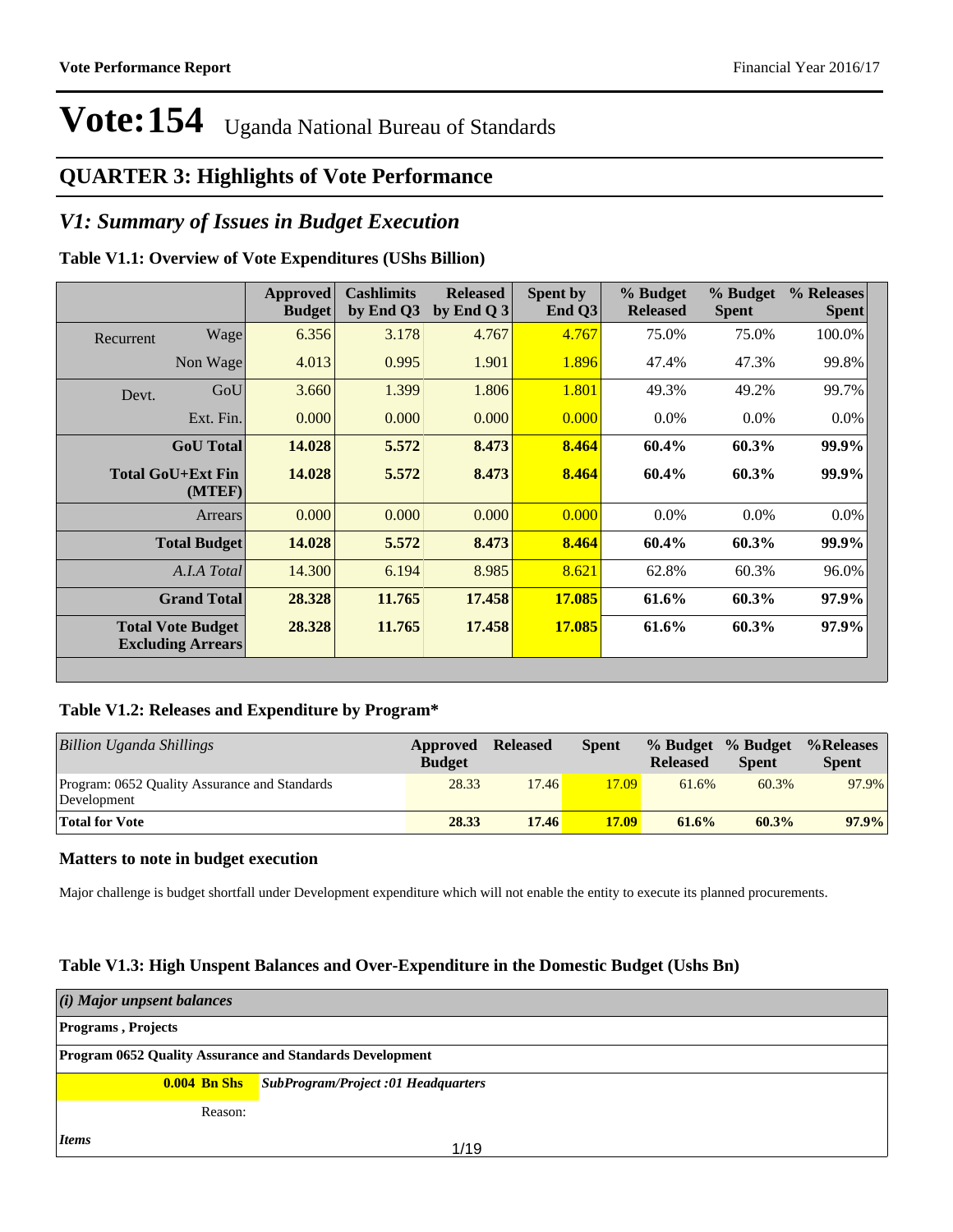## **QUARTER 3: Highlights of Vote Performance**

| 1,808,480.000 UShs |                     | 221001 Advertising and Public Relations                     |
|--------------------|---------------------|-------------------------------------------------------------|
|                    | Reason:             |                                                             |
| 1,034,575.000 UShs |                     | 213004 Gratuity Expenses                                    |
|                    | Reason:             |                                                             |
| 479,000.000 UShs   |                     | 222003 Information and communications technology (ICT)      |
|                    | Reason:             |                                                             |
| 385,643.000 UShs   |                     | 221007 Books, Periodicals & Newspapers                      |
|                    | Reason:             |                                                             |
| 341,117.000 UShs   |                     | 223003 Rent – (Produced Assets) to private entities         |
|                    | Reason:             |                                                             |
|                    | <b>0.005 Bn Shs</b> | SubProgram/Project:0253 Support to UNBS                     |
|                    | Reason:             |                                                             |
| <b>Items</b>       |                     |                                                             |
| 3,616,339.000 UShs |                     | 312203 Furniture & Fixtures                                 |
|                    | Reason:             |                                                             |
| 1,584,368.000 UShs |                     | 312202 Machinery and Equipment                              |
|                    | Reason:             |                                                             |
|                    |                     | (ii) Expenditures in excess of the original approved budget |

### *V2: Performance Highlights*

### **Table V2.1: Key Vote Output Indicators and Expenditures\***

| Vote, Vote Function<br><b>Key Output</b>                    | <b>Approved Budget and</b><br><b>Planned outputs</b>     |      | <b>Cumulative Expenditure</b><br>and Performance                                                             | <b>Status and Reasons for</b><br>any Variation from Plans                                                                                                                                                                              |         |
|-------------------------------------------------------------|----------------------------------------------------------|------|--------------------------------------------------------------------------------------------------------------|----------------------------------------------------------------------------------------------------------------------------------------------------------------------------------------------------------------------------------------|---------|
| <b>Program Cost:</b>                                        | UShs $Bn$ :                                              |      | $0.000$ UShs Bn:                                                                                             | $0.000\%$ Budget Spent:                                                                                                                                                                                                                | $0.0\%$ |
| Programme: 0652 Quality Assurance and Standards Development |                                                          |      |                                                                                                              |                                                                                                                                                                                                                                        |         |
| <b>Output: 065202 Development of Standards</b>              |                                                          |      |                                                                                                              |                                                                                                                                                                                                                                        |         |
| Description of Performance:                                 | Number of standards developed,<br>harmonised and adopted |      | 88 standards developed<br>(harmonised and adopted standards increased collaboration with other<br>inclusive) | High outputs are attributed to<br>MDAs and development partners.<br>Regional harmonization of standards<br>has been supported by TMEA while<br>local standards work has been<br>supported by Ministry of Energy and<br>Minerals (MEMD) |         |
| Performance Indicators:                                     |                                                          |      |                                                                                                              |                                                                                                                                                                                                                                        |         |
| No. of standards developed 144                              |                                                          |      | No Data                                                                                                      |                                                                                                                                                                                                                                        |         |
| Output Cost: UShs Bn:                                       |                                                          | 2/19 | 0.182 UShs Bn:                                                                                               | 0.053 % Budget Spent:                                                                                                                                                                                                                  | 28.9%   |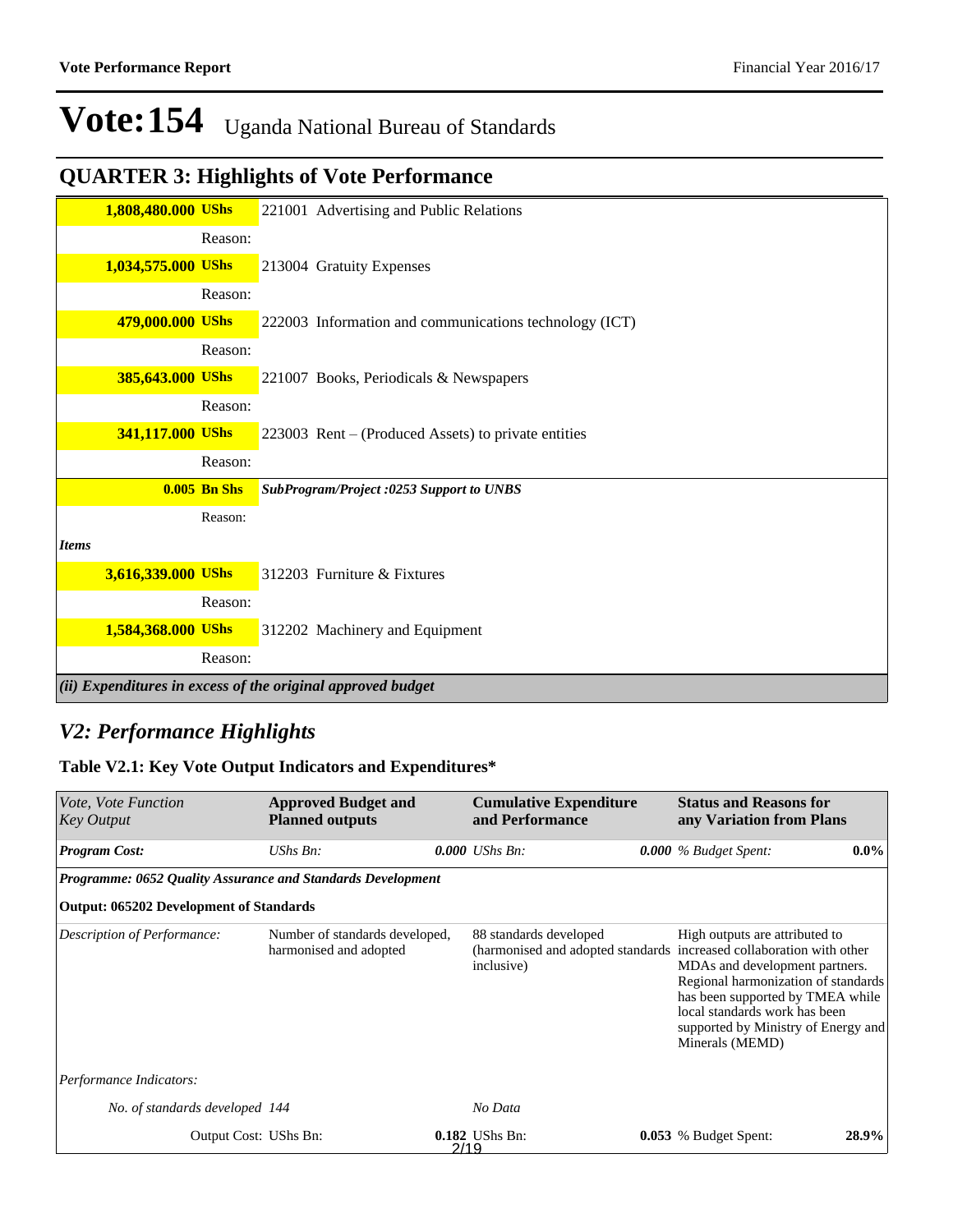## **QUARTER 3: Highlights of Vote Performance**

| Vote, Vote Function<br><b>Key Output</b>                  | <b>Approved Budget and</b><br><b>Planned outputs</b>                                                                                                                                                                                    | <b>Cumulative Expenditure</b><br>and Performance                                                                                                                                                                                                             | <b>Status and Reasons for</b><br>any Variation from Plans                                                                                                                                                                                                                                                                                                                                                                   |       |
|-----------------------------------------------------------|-----------------------------------------------------------------------------------------------------------------------------------------------------------------------------------------------------------------------------------------|--------------------------------------------------------------------------------------------------------------------------------------------------------------------------------------------------------------------------------------------------------------|-----------------------------------------------------------------------------------------------------------------------------------------------------------------------------------------------------------------------------------------------------------------------------------------------------------------------------------------------------------------------------------------------------------------------------|-------|
| Output: 065203 Quality Assurance of goods & Lab Testing   |                                                                                                                                                                                                                                         |                                                                                                                                                                                                                                                              |                                                                                                                                                                                                                                                                                                                                                                                                                             |       |
| Description of Performance:                               | Number of Product and systems<br>certification<br>Permits issued<br>Number of market inspections<br>conducted<br>Number of import consignments<br>inspected.<br>Number of samples tested<br>Maintain accreditation of 2<br>laboratories | 31580 import consignments<br>inspected at border posts and ICDs continued collaboration with URA,<br>118 market inspections carried out revision of surveillance procedures<br>across the country<br>178 certification permits issued<br>3368 samples tested | Compliance with PVOC and<br>Suspension of activities due to<br>which is now up to date.<br>Late release of certification funds<br>for January.<br>The increase in samples tested was<br>due to;<br>Increase in submission of samples.<br>Increase in demand for testing<br>among the MSMEs<br>Improved monitoring using LIMS.<br>Increased supervision<br>Increased demand from SMEs to<br>meet certification requirements. |       |
| Performance Indicators:                                   |                                                                                                                                                                                                                                         |                                                                                                                                                                                                                                                              |                                                                                                                                                                                                                                                                                                                                                                                                                             |       |
| No. of Product Certification 600<br><i>permits issued</i> |                                                                                                                                                                                                                                         | No Data                                                                                                                                                                                                                                                      |                                                                                                                                                                                                                                                                                                                                                                                                                             |       |
| No. of systems permits issued 25                          |                                                                                                                                                                                                                                         | No Data                                                                                                                                                                                                                                                      |                                                                                                                                                                                                                                                                                                                                                                                                                             |       |
| Output Cost: UShs Bn:                                     |                                                                                                                                                                                                                                         | 0.860 UShs Bn:                                                                                                                                                                                                                                               | 0.175 % Budget Spent:                                                                                                                                                                                                                                                                                                                                                                                                       | 20.3% |
| Output: 065204 Calibration and verification of equipment  |                                                                                                                                                                                                                                         |                                                                                                                                                                                                                                                              |                                                                                                                                                                                                                                                                                                                                                                                                                             |       |
| Description of Performance:                               | Number of equipment calibrated.<br>Number of instruments of weights<br>and measures verified                                                                                                                                            | 180267 weights and measures<br>equipment verified.<br>792 equipment calibrated.                                                                                                                                                                              | The demand for calibration of weigh<br>bridges increased(Verified Gross<br>mass of container for exports) to<br>meet the international maritime<br>organisation regulation which came<br>into effect 1/7/2016.<br>Testing laboratories required to meet<br>accreditation and regulatory<br>measurement traceability and<br>accuracy requirements.                                                                           |       |
| Performance Indicators:                                   |                                                                                                                                                                                                                                         |                                                                                                                                                                                                                                                              |                                                                                                                                                                                                                                                                                                                                                                                                                             |       |
| No. of measurement equipment 1650<br>calibrated           |                                                                                                                                                                                                                                         | No Data                                                                                                                                                                                                                                                      |                                                                                                                                                                                                                                                                                                                                                                                                                             |       |
| Output Cost: UShs Bn:                                     |                                                                                                                                                                                                                                         | 0.140 UShs Bn:                                                                                                                                                                                                                                               | 0.030 % Budget Spent:                                                                                                                                                                                                                                                                                                                                                                                                       | 21.4% |
| <b>Program Cost:</b>                                      | UShs Bn:                                                                                                                                                                                                                                | 14.028 UShs Bn:                                                                                                                                                                                                                                              | 0.258 % Budget Spent:                                                                                                                                                                                                                                                                                                                                                                                                       | 1.8%  |
| <b>Total Cost for Vote:</b>                               | UShs Bn:                                                                                                                                                                                                                                | 14.028 UShs Bn:                                                                                                                                                                                                                                              | 0.258 % Budget Spent:                                                                                                                                                                                                                                                                                                                                                                                                       | 1.8%  |

### **Performance highlights for the Quarter**

Overall the planned physical outputs have been achieved by most of the Vote Functions.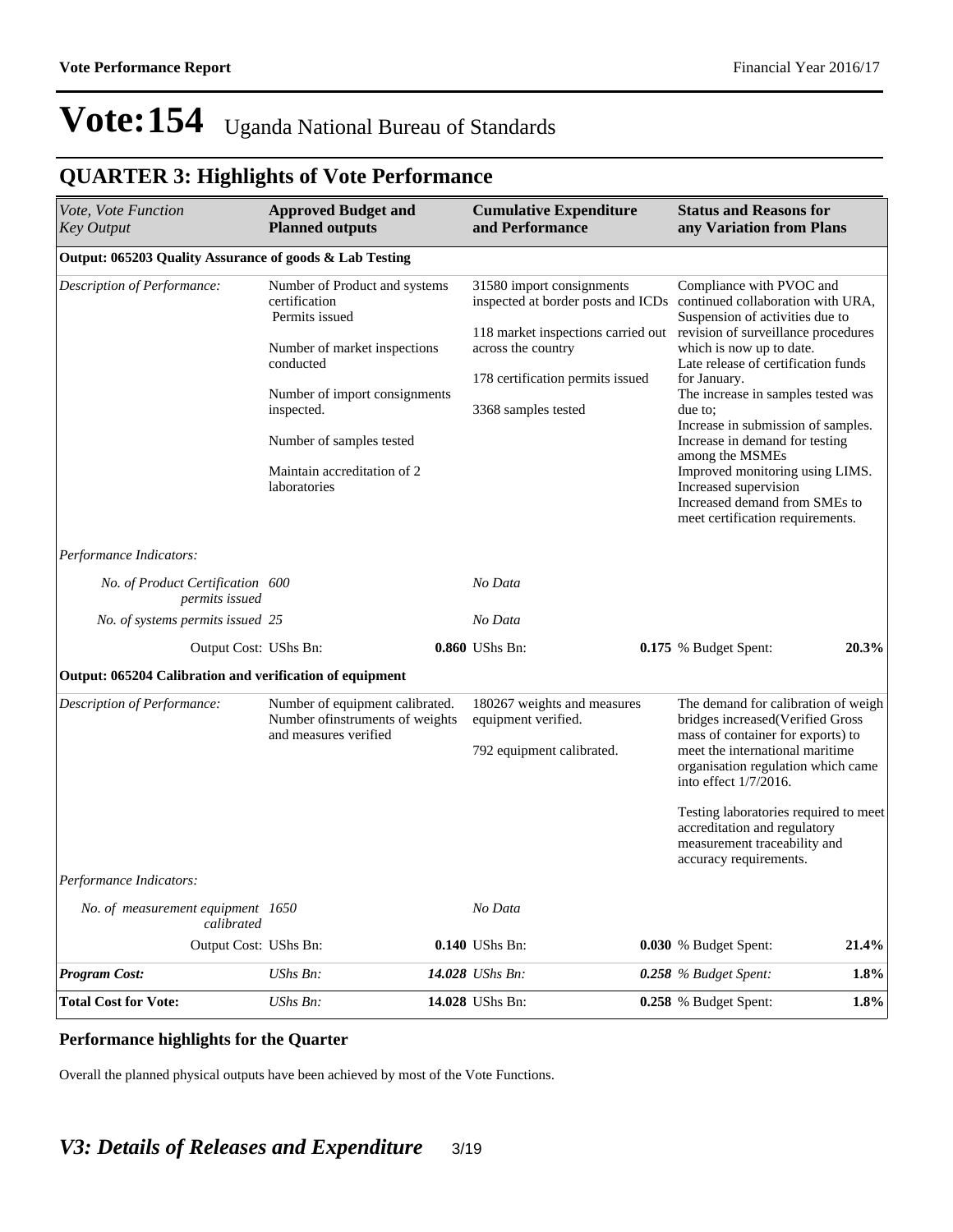### **QUARTER 3: Highlights of Vote Performance**

### **Table V3.1: GoU Releases and Expenditure by Output\***

| <b>Billion Uganda Shillings</b>                                                | Approved<br><b>Budget</b> | <b>Released</b> | <b>Spent</b> | % GoU<br><b>Budget</b><br><b>Released</b> | $%$ GoU<br><b>Budget</b><br><b>Spent</b> | $%$ GoU<br><b>Releases</b><br><b>Spent</b> |
|--------------------------------------------------------------------------------|---------------------------|-----------------|--------------|-------------------------------------------|------------------------------------------|--------------------------------------------|
| <b>Program 0652 Ouality Assurance and Standards</b><br><b>Development</b>      | 14.03                     | 8.47            | 8.46         | 60.4%                                     | 60.3%                                    | 99.9%                                      |
| <b>Class: Outputs Provided</b>                                                 | 10.22                     | 6.64            | 6.63         | 65.0%                                     | 64.9%                                    | 99.9%                                      |
| 065201 Administration                                                          | 8.98                      | 6.36            | 6.36         | 70.8%                                     | 70.8%                                    | 100.0%                                     |
| 065202 Development of Standards                                                | 0.18                      | 0.05            | 0.05         | 29.2%                                     | 28.9%                                    | 99.2%                                      |
| 065203 Quality Assurance of goods & Lab Testing                                | 0.86                      | 0.18            | 0.17         | 20.4%                                     | 20.3%                                    | 100.0%                                     |
| 065204 Calibration and verification of equipment                               | 0.14                      | 0.03            | 0.03         | 21.4%                                     | 21.4%                                    | 100.0%                                     |
| 065205 Stakeholder engagements to create awareness on<br>Quality & Standards   | 0.06                      | 0.02            | 0.02         | 33.3%                                     | 30.3%                                    | 91.0%                                      |
| <b>Class: Outputs Funded</b>                                                   | 0.15                      | 0.03            | 0.03         | $20.0\%$                                  | 20.0%                                    | 100.0%                                     |
| 065251 Membership to International Organisations (ISO,<br>ARSO, OIML, SADCMET) | 0.15                      | 0.03            | 0.03         | 20.0%                                     | 20.0%                                    | 100.0%                                     |
| <b>Class: Capital Purchases</b>                                                | 3.66                      | 1.81            | 1.80         | 49.3%                                     | 49.2%                                    | 99.7%                                      |
| 065272 Government Buildings and Administrative<br>Infrastructure               | 2.50                      | 1.35            | 1.35         | 54.0%                                     | 54.0%                                    | 100.0%                                     |
| 065275 Purchase of Motor Vehicles and Other Transport<br>Equipment             | 0.57                      | 0.32            | 0.32         | 56.1%                                     | 56.1%                                    | 100.0%                                     |
| 065276 Purchase of Office and ICT Equipment, including<br>Software             | 0.30                      | 0.04            | 0.04         | 11.7%                                     | 11.7%                                    | 100.0%                                     |
| 065277 Purchase of Specialised Machinery & Equipment                           | 0.10                      | 0.03            | 0.03         | 30.0%                                     | 28.4%                                    | 94.7%                                      |
| 065278 Purchase of Office and Residential Furniture and<br>Fittings            | 0.19                      | 0.07            | 0.07         | 37.6%                                     | 35.7%                                    | 94.9%                                      |
| <b>Total for Vote</b>                                                          | 14.03                     | 8.47            | 8.46         | 60.4%                                     | 60.3%                                    | 99.9%                                      |

### **Table V3.2: 2016/17 GoU Expenditure by Item**

| Billion Uganda Shillings                                  | Approved<br><b>Budget</b> | <b>Released</b> | <b>Spent</b> | $%$ GoU<br><b>Budget</b><br><b>Released</b> | $%$ GoU<br><b>Budget</b><br><b>Spent</b> | $%$ GoU<br><b>Releases</b><br><b>Spent</b> |
|-----------------------------------------------------------|---------------------------|-----------------|--------------|---------------------------------------------|------------------------------------------|--------------------------------------------|
| <b>Class: Outputs Provided</b>                            | 10.22                     | 6.64            | 6.63         | 65.0%                                       | 64.9%                                    | 99.9%                                      |
| 211102 Contract Staff Salaries (Incl. Casuals, Temporary) | 6.36                      | 4.77            | 4.77         | 75.0%                                       | 75.0%                                    | 100.0%                                     |
| 211103 Allowances                                         | 0.08                      | 0.02            | 0.02         | 25.0%                                       | 25.0%                                    | 99.9%                                      |
| 212101 Social Security Contributions                      | 0.64                      | 0.45            | 0.45         | 70.3%                                       | 70.3%                                    | 100.0%                                     |
| 213001 Medical expenses (To employees)                    | 0.32                      | 0.21            | 0.21         | 65.7%                                       | 65.7%                                    | 100.0%                                     |
| 213002 Incapacity, death benefits and funeral expenses    | 0.14                      | 0.00            | 0.00         | 0.0%                                        | $0.0\%$                                  | 0.0%                                       |
| 213003 Retrenchment costs                                 | 0.10                      | 0.00            | 0.00         | 0.0%                                        | 0.0%                                     | 0.0%                                       |
| 213004 Gratuity Expenses                                  | 0.60                      | 0.45            | 0.45         | 75.0%                                       | 74.8%                                    | 99.8%                                      |
| 221001 Advertising and Public Relations                   | 0.06                      | 0.02            | 0.02         | 33.3%                                       | 30.3%                                    | 91.0%                                      |
| 221003 Staff Training                                     | 0.18                      | 0.00            | 0.00         | 0.0%                                        | $0.0\%$                                  | 0.0%                                       |
| 221007 Books, Periodicals & Newspapers                    | 0.05                      | 0.00            | 0.00         | 6.1%                                        | 5.4%                                     | 87.4%                                      |
| 221009 Welfare and Entertainment                          | 0.05                      | 0.05            | 0.05         | 100.0%                                      | 99.7%                                    | 99.7%                                      |
| 222001 Telecommunications                                 | 0.04                      | 0.04            | 0.04         | 100.0%                                      | 100.0%                                   | 100.0%                                     |
| 222003 Information and communications technology (ICT)    | 4/108                     | 0.05            | 0.04         | 75.0%                                       | 74.2%                                    | 98.9%                                      |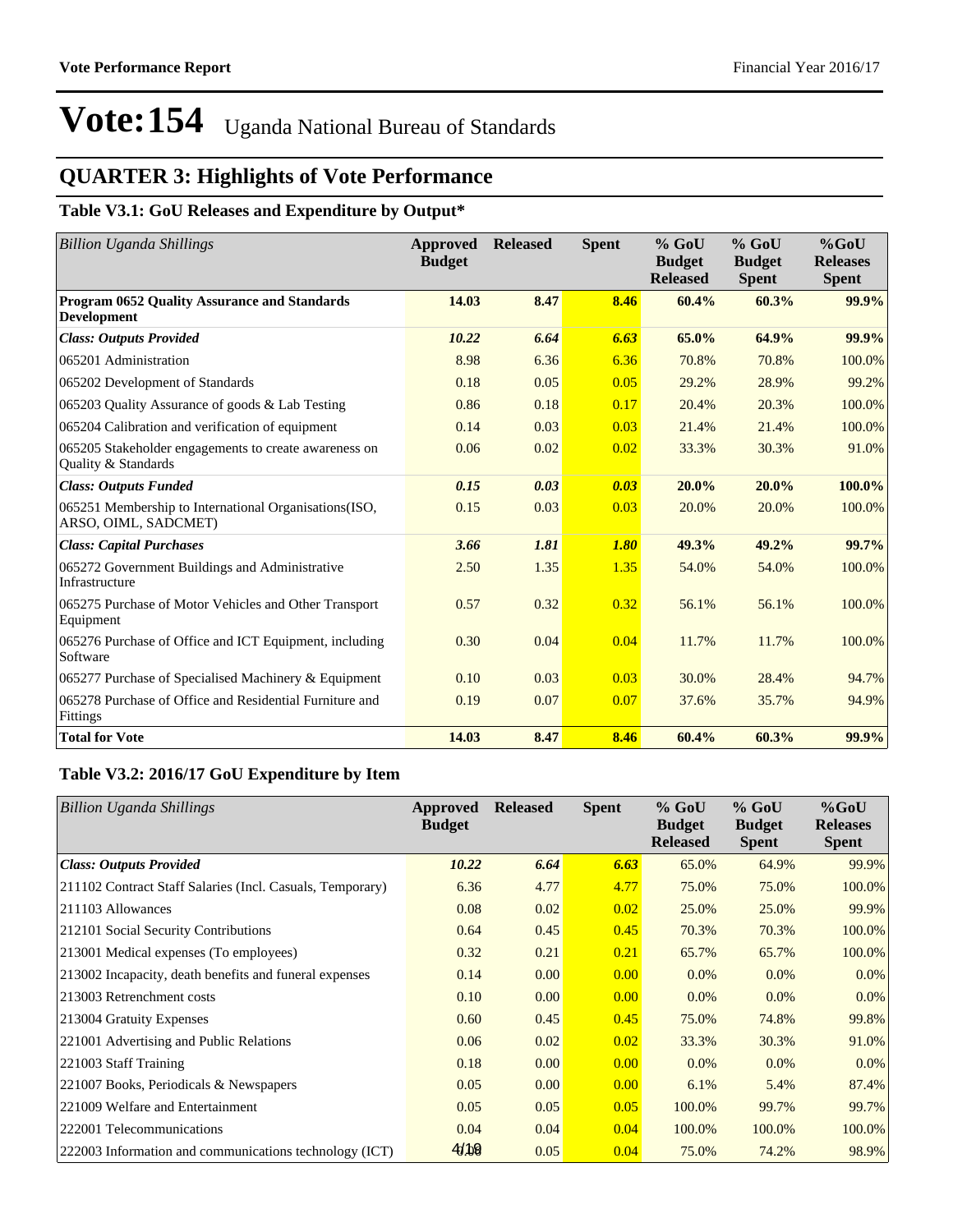## **QUARTER 3: Highlights of Vote Performance**

| 223003 Rent – (Produced Assets) to private entities              | 0.15  | 0.08 | 0.07 | 50.0%  | 49.8%  | 99.5%  |
|------------------------------------------------------------------|-------|------|------|--------|--------|--------|
| 223005 Electricity                                               | 0.07  | 0.07 | 0.07 | 100.0% | 100.0% | 100.0% |
| 223006 Water                                                     | 0.04  | 0.04 | 0.04 | 90.6%  | 90.6%  | 100.0% |
| 224001 Medical and Agricultural supplies                         | 0.28  | 0.08 | 0.08 | 26.8%  | 26.8%  | 100.0% |
| 225001 Consultancy Services- Short term                          | 0.08  | 0.00 | 0.00 | 0.0%   | 0.0%   | 0.0%   |
| 227001 Travel inland                                             | 0.64  | 0.13 | 0.13 | 20.3%  | 20.3%  | 99.9%  |
| 227002 Travel abroad                                             | 0.04  | 0.03 | 0.03 | 75.0%  | 75.0%  | 100.0% |
| 227004 Fuel, Lubricants and Oils                                 | 0.09  | 0.05 | 0.05 | 54.3%  | 54.3%  | 100.0% |
| 228001 Maintenance - Civil                                       | 0.02  | 0.00 | 0.00 | 0.0%   | 0.0%   | 0.0%   |
| 228002 Maintenance - Vehicles                                    | 0.14  | 0.12 | 0.12 | 85.2%  | 85.2%  | 100.0% |
| <b>Class: Outputs Funded</b>                                     | 0.15  | 0.03 | 0.03 | 20.0%  | 20.0%  | 100.0% |
| 262101 Contributions to International Organisations<br>(Current) | 0.15  | 0.03 | 0.03 | 20.0%  | 20.0%  | 100.0% |
| <b>Class: Capital Purchases</b>                                  | 3.66  | 1.81 | 1.80 | 49.3%  | 49.2%  | 99.7%  |
| 312101 Non-Residential Buildings                                 | 2.50  | 1.35 | 1.35 | 54.0%  | 54.0%  | 100.0% |
| 312201 Transport Equipment                                       | 0.57  | 0.32 | 0.32 | 56.1%  | 56.1%  | 100.0% |
| 312202 Machinery and Equipment                                   | 0.40  | 0.07 | 0.06 | 16.3%  | 15.9%  | 97.6%  |
| 312203 Furniture & Fixtures                                      | 0.19  | 0.07 | 0.07 | 37.6%  | 35.7%  | 94.9%  |
| <b>Total for Vote</b>                                            | 14.03 | 8.47 | 8.46 | 60.4%  | 60.3%  | 99.9%  |

### **Table V3.3: GoU Releases and Expenditure by Project and Programme\***

| Billion Uganda Shillings                                                  | Approved<br><b>Budget</b> | <b>Released</b> | <b>Spent</b> | $%$ GoU<br><b>Budget</b><br><b>Released</b> | $%$ GoU<br><b>Budget</b><br><b>Spent</b> | $%$ GoU<br><b>Releases</b><br><b>Spent</b> |
|---------------------------------------------------------------------------|---------------------------|-----------------|--------------|---------------------------------------------|------------------------------------------|--------------------------------------------|
| <b>Program 0652 Quality Assurance and Standards</b><br><b>Development</b> | 14.03                     | 8.47            | 8.46         | $60.4\%$                                    | 60.3%                                    | 99.9%                                      |
| <b>Recurrent SubProgrammes</b>                                            |                           |                 |              |                                             |                                          |                                            |
| 01 Headquarters                                                           | 10.37                     | 6.67            | 6.66         | 64.3%                                       | 64.3%                                    | 99.9%                                      |
| Development Projects                                                      |                           |                 |              |                                             |                                          |                                            |
| 0253 Support to UNBS                                                      | 3.66                      | 1.81            | 1.80         | 49.3%                                       | 49.2%                                    | 99.7%                                      |
| <b>Total for Vote</b>                                                     | 14.03                     | 8.47            | 8.46         | 60.4%                                       | 60.3%                                    | 99.9%                                      |

### **Table V3.4: External Financing Releases and Expenditure by Sub Programme**

| <b>Billion Uganda Shillings</b> | Approved Released |  |                 |       | Spent % Budget % Budget % Releases |
|---------------------------------|-------------------|--|-----------------|-------|------------------------------------|
|                                 | <b>Budget</b>     |  | <b>Released</b> | Spent | <b>Spent</b>                       |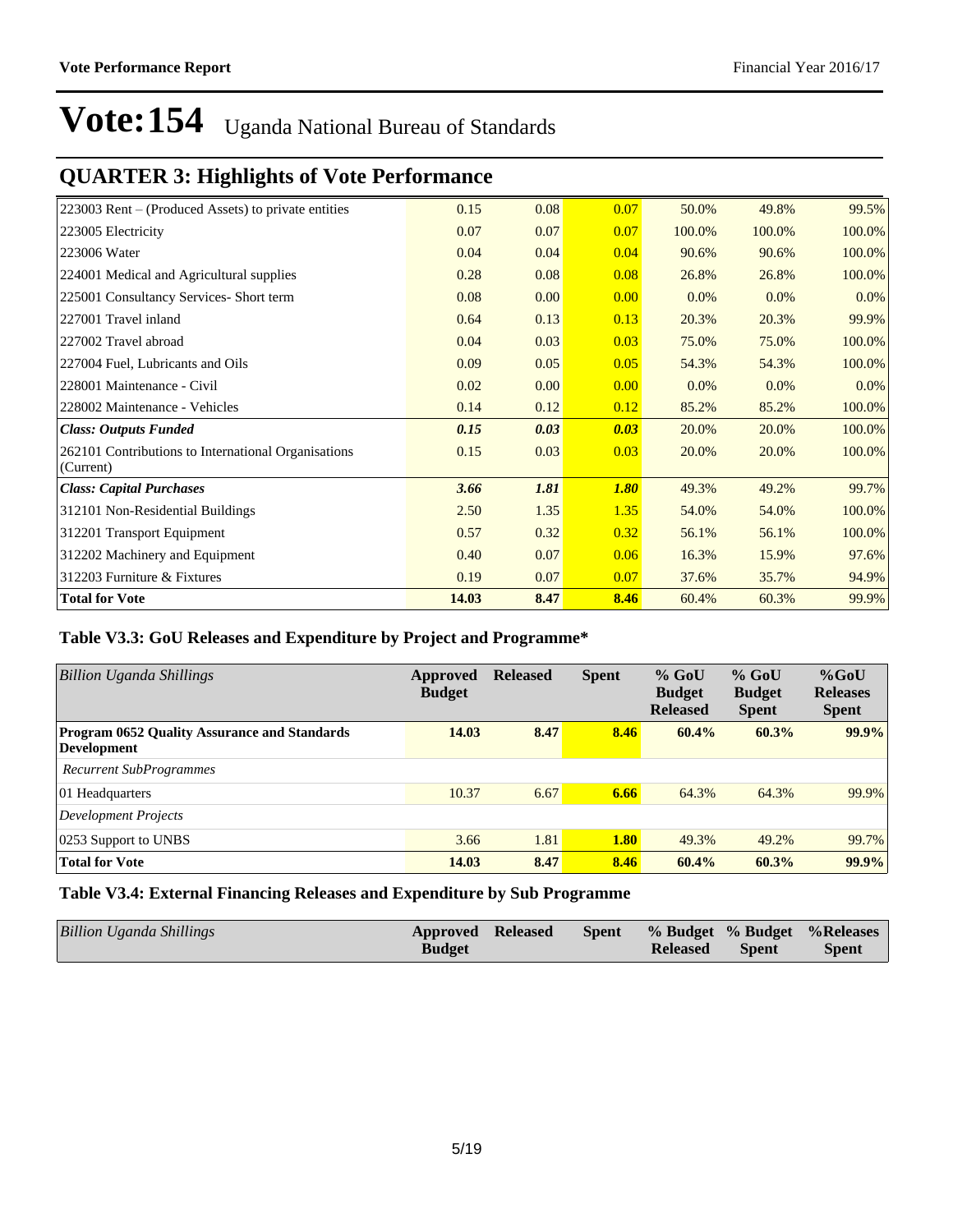## **QUARTER 3: Cumulative Outputs and Expenditure by End of Quarter**

| <b>Annual Planned Outputs</b>                                 | <b>Cumulative Outputs Achieved by</b><br><b>End of Quarter</b>         | <b>Cumulative Expenditures made by</b><br>the End of the Quarter to<br><b>Deliver Cumulative Outputs</b> | <b>UShs</b><br><b>Thousand</b> |
|---------------------------------------------------------------|------------------------------------------------------------------------|----------------------------------------------------------------------------------------------------------|--------------------------------|
| Program: 52 Quality Assurance and Standards Development       |                                                                        |                                                                                                          |                                |
| <b>Recurrent Programmes</b>                                   |                                                                        |                                                                                                          |                                |
| <b>Subprogram: 01 Headquarters</b>                            |                                                                        |                                                                                                          |                                |
| <b>Outputs Provided</b>                                       |                                                                        |                                                                                                          |                                |
| <b>Output: 01 Administration</b>                              |                                                                        |                                                                                                          |                                |
| Payment of Salaries to 316 staff.                             | Administered 295 staff                                                 | <b>Item</b>                                                                                              | <b>Spent</b>                   |
| Payment of Rent & Utilities                                   | 17 staff were recruited<br>4 staff were promoted to a principal level. | 211102 Contract Staff Salaries (Incl. Casuals,<br>Temporary)                                             | 7,587,013                      |
| Human Resource Audit recommendations Staff gratuity was paid. | Staff contracts were renewed.                                          | 211103 Allowances                                                                                        | 572,415                        |
| implemented                                                   | Staff welfare was provided.                                            | 212101 Social Security Contributions                                                                     | 729,835                        |
| 316 staff & their dependants.access                           | Medical Insurance was provided.<br>Automation of HR core processes     | 213001 Medical expenses (To employees)                                                                   | 405,199                        |
| medical insurance                                             | continued.<br>Trainings were conducted.                                | 213002 Incapacity, death benefits and funeral<br>expenses                                                | 8,817                          |
| Terminal, death and gratuity benefits                         |                                                                        | 213004 Gratuity Expenses                                                                                 | 448,965                        |
| paid                                                          |                                                                        | 221002 Workshops and Seminars                                                                            | 89,924                         |
| Capacity building plan in place                               |                                                                        | 221003 Staff Training                                                                                    | 110,433                        |
| sta                                                           |                                                                        | 221004 Recruitment Expenses                                                                              | 6,574                          |
|                                                               |                                                                        | 221007 Books, Periodicals & Newspapers                                                                   | 3,656                          |
|                                                               |                                                                        | 221009 Welfare and Entertainment                                                                         | 337,953                        |
|                                                               |                                                                        | 221011 Printing, Stationery, Photocopying and<br><b>Binding</b>                                          | 199,059                        |
|                                                               |                                                                        | 222001 Telecommunications                                                                                | 40,800                         |
|                                                               |                                                                        | 222002 Postage and Courier                                                                               | 11,104                         |
|                                                               |                                                                        | 222003 Information and communications<br>technology (ICT)                                                | 164,521                        |
|                                                               |                                                                        | 223003 Rent – (Produced Assets) to private<br>entities                                                   | 94,643                         |
|                                                               |                                                                        | 223004 Guard and Security services                                                                       | 76,852                         |
|                                                               |                                                                        | 223005 Electricity                                                                                       | 127,250                        |
|                                                               |                                                                        | 223006 Water                                                                                             | 46,750                         |
|                                                               |                                                                        | 224004 Cleaning and Sanitation                                                                           | 111,000                        |
|                                                               |                                                                        | 224005 Uniforms, Beddings and Protective<br>Gear                                                         | 37,925                         |
|                                                               |                                                                        | 225002 Consultancy Services-Long-term                                                                    | 49,736                         |
|                                                               |                                                                        | 226001 Insurances                                                                                        | 69,394                         |
|                                                               |                                                                        | 227001 Travel inland                                                                                     | 39,838                         |
|                                                               |                                                                        | 227002 Travel abroad                                                                                     | 59,999                         |
|                                                               |                                                                        | 227004 Fuel, Lubricants and Oils                                                                         | 80,000                         |
|                                                               |                                                                        | 228001 Maintenance - Civil                                                                               | 14,626                         |
|                                                               |                                                                        | 228002 Maintenance - Vehicles                                                                            | 414,226                        |
|                                                               |                                                                        | 228003 Maintenance - Machinery, Equipment<br>& Furniture                                                 | 12,500                         |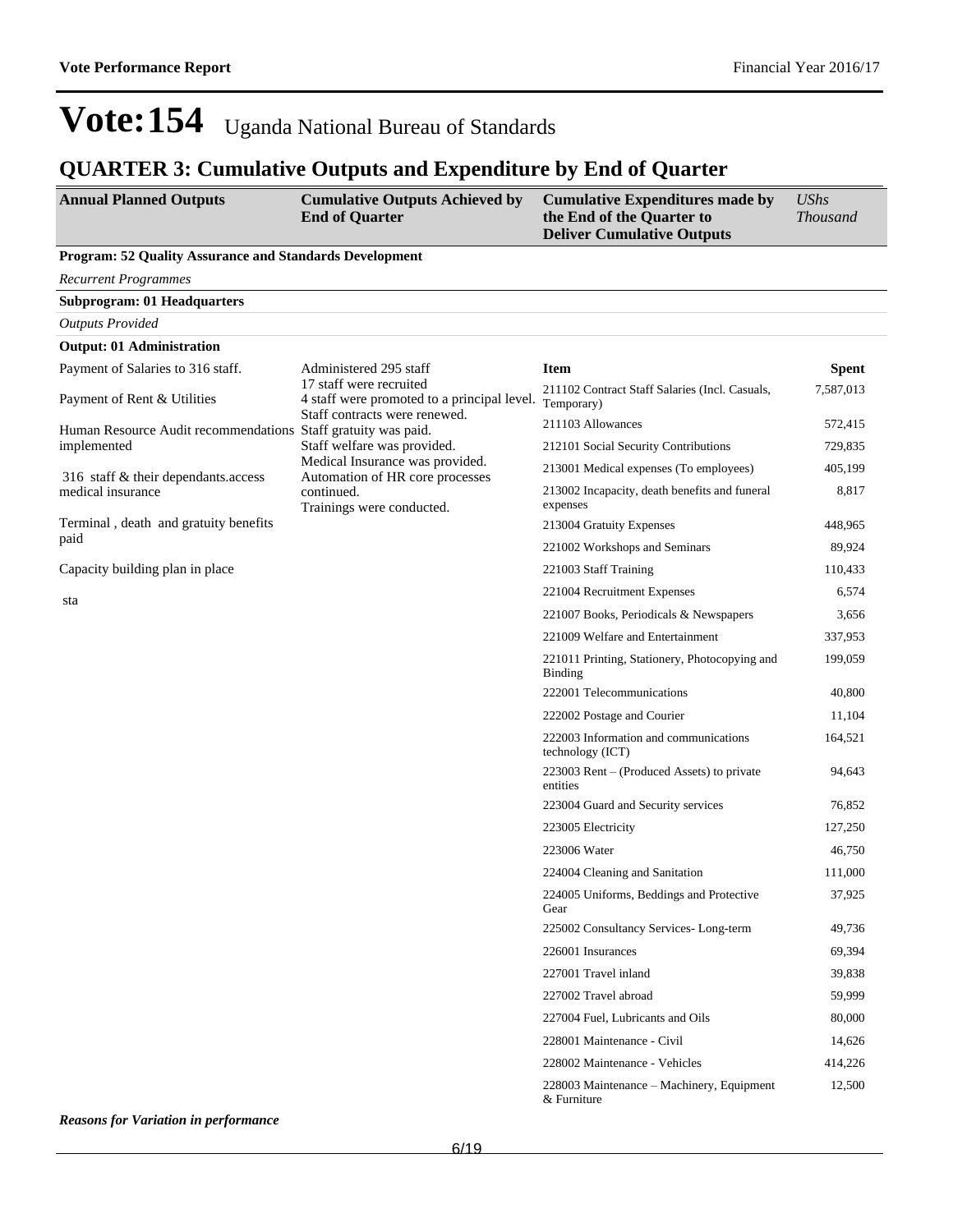### **QUARTER 3: Cumulative Outputs and Expenditure by End of Quarter**

| <b>Annual Planned Outputs</b>              | <b>Cumulative Outputs Achieved by</b><br><b>End of Quarter</b>              | <b>Cumulative Expenditures made by</b><br>the End of the Quarter to<br><b>Deliver Cumulative Outputs</b> | <b>UShs</b><br><i>Thousand</i> |
|--------------------------------------------|-----------------------------------------------------------------------------|----------------------------------------------------------------------------------------------------------|--------------------------------|
| Changes in staff numbers                   |                                                                             |                                                                                                          |                                |
|                                            |                                                                             | Total                                                                                                    | 11,951,006                     |
|                                            |                                                                             | Wage Recurrent                                                                                           | 4,766,670                      |
|                                            |                                                                             | Non Wage Recurrent                                                                                       | 1,590,500                      |
|                                            |                                                                             | AIA                                                                                                      | 5,593,836                      |
| <b>Output: 02 Development of Standards</b> |                                                                             |                                                                                                          |                                |
| 144 standards developed, harmonized        | 183 standards developed. This includes<br>harmonised and adopted standards. | <b>Item</b>                                                                                              | <b>Spent</b>                   |
| and adopted                                |                                                                             | 211103 Allowances                                                                                        | 26,778                         |
|                                            |                                                                             | 221002 Workshops and Seminars                                                                            | 32,101                         |
|                                            |                                                                             | 221007 Books, Periodicals & Newspapers                                                                   | 2,683                          |
|                                            |                                                                             | 221009 Welfare and Entertainment                                                                         | 8,912                          |
|                                            |                                                                             | 227002 Travel abroad                                                                                     | 137,980                        |
|                                            |                                                                             | 227004 Fuel, Lubricants and Oils                                                                         | 9,000                          |
|                                            |                                                                             |                                                                                                          |                                |

#### *Reasons for Variation in performance*

**Output: 03 Quality Assurance of goods & Lab Testing**

High outputs are attributed to increased collaboration with other MDAs and development partners. Regional harmonization of standards has been supported by TMEA while local standards work has been supported by Ministry of Energy and Minerals (MEMD)

| 217,453  | <b>Total</b>       |
|----------|--------------------|
| $\theta$ | Wage Recurrent     |
| 52,653   | Non Wage Recurrent |
| 164,800  | AIA                |
|          |                    |

| Under Quality Assurance department key                                         | 82,400 import consignments were                                                    | <b>Item</b>                                                | <b>Spent</b> |
|--------------------------------------------------------------------------------|------------------------------------------------------------------------------------|------------------------------------------------------------|--------------|
| outputs are as below                                                           | inspected, 731 certification permits were<br>issued, 8,849 samples were tested and | 221002 Workshops and Seminars                              | 60,000       |
| 600 Product and certification                                                  | 640 market outlets were inspected.                                                 | 221009 Welfare and Entertainment                           | 109,948      |
| Permits issued                                                                 |                                                                                    | 221017 Subscriptions                                       | 65,899       |
| 1200 market inspections conducted                                              |                                                                                    | 224001 Medical and Agricultural supplies                   | 216,776      |
|                                                                                |                                                                                    | 227001 Travel inland                                       | 289,925      |
| <b>Under Quality Import Inspections</b><br>department key outputs are as below |                                                                                    | 227002 Travel abroad                                       | 102,500      |
|                                                                                |                                                                                    | 227004 Fuel, Lubricants and Oils                           | 85,250       |
| 60,000 import consignments inspected.                                          |                                                                                    | 228003 Maintenance – Machinery, Equipment<br>$&$ Furniture | 44,794       |

#### *Reasons for Variation in performance*

Compliance with PVOC and continued collaboration with URA, Suspension of activities due to revision of surveillance procedures which is now up to date. Late release of certification funds for January. The increase in samples tested was due to; Increase in submission of samples. Increase in demand for testing among the MSMEs Improved monitoring using LIMS.

|       | <b>Total</b>       | 975,092 |
|-------|--------------------|---------|
|       | Wage Recurrent     |         |
| 7/1 Q | Non Wage Recurrent | 174,935 |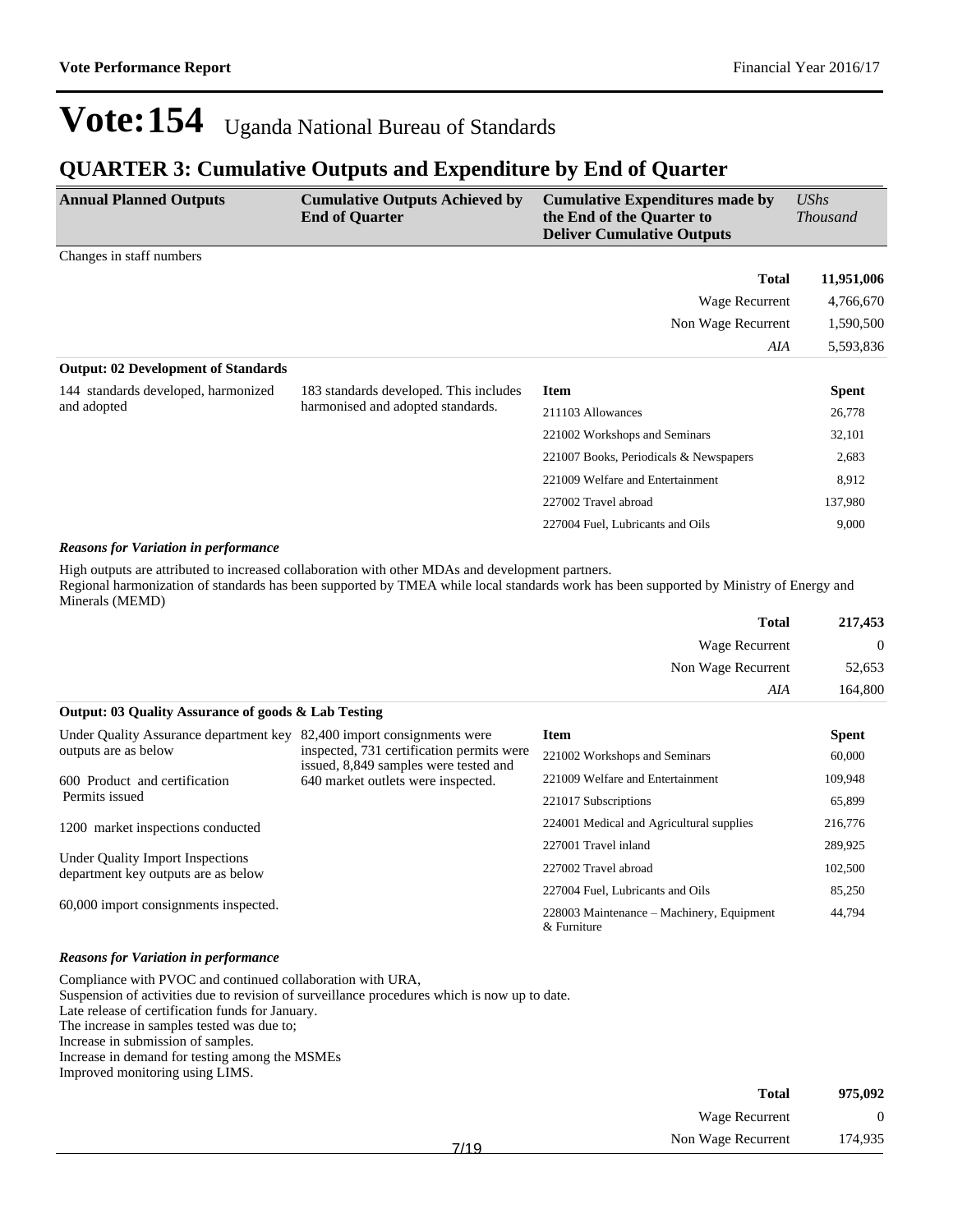### **QUARTER 3: Cumulative Outputs and Expenditure by End of Quarter**

| <b>Annual Planned Outputs</b>                                                                                                                                                                                                                                                 | <b>Cumulative Outputs Achieved by</b><br><b>End of Quarter</b> | <b>Cumulative Expenditures made by</b><br>the End of the Quarter to<br><b>Deliver Cumulative Outputs</b> |       | $\mathit{UShs}$<br><i>Thousand</i> |
|-------------------------------------------------------------------------------------------------------------------------------------------------------------------------------------------------------------------------------------------------------------------------------|----------------------------------------------------------------|----------------------------------------------------------------------------------------------------------|-------|------------------------------------|
|                                                                                                                                                                                                                                                                               |                                                                |                                                                                                          | AIA   | 800,157                            |
|                                                                                                                                                                                                                                                                               |                                                                |                                                                                                          |       |                                    |
| Under Legal Metrology:                                                                                                                                                                                                                                                        |                                                                | Item                                                                                                     |       | <b>Spent</b>                       |
|                                                                                                                                                                                                                                                                               |                                                                | 221009 Welfare and Entertainment                                                                         |       | 35,996                             |
| measures verified                                                                                                                                                                                                                                                             | 1,847 equipment were calibrated.                               | 221017 Subscriptions                                                                                     |       | 49,750                             |
| <b>Output: 04 Calibration and verification of equipment</b><br>580,926 weights and measures equipment<br>567,000 instruments of weights and<br>were verified.<br><b>Under National Metrology:</b><br>$\mathbf{r}$ , $\mathbf{r}$ , $\mathbf{r}$ , $\mathbf{r}$ , $\mathbf{r}$ | 224001 Medical and Agricultural supplies                       |                                                                                                          | 7,412 |                                    |
|                                                                                                                                                                                                                                                                               |                                                                | 227001 Travel inland                                                                                     |       | 380,171                            |
| Calibration of 1650 equipment                                                                                                                                                                                                                                                 |                                                                | 227002 Travel abroad                                                                                     |       | 27,079                             |
|                                                                                                                                                                                                                                                                               |                                                                | 227004 Fuel, Lubricants and Oils                                                                         |       | 36,000                             |
|                                                                                                                                                                                                                                                                               |                                                                |                                                                                                          |       |                                    |

#### *Reasons for Variation in performance*

Increased supervision

Increased demand from SMEs to meet certification requirements.

The demand for calibration of weigh bridges increased(Verified Gross mass of container for exports) to meet the international maritime organisation regulation which came into effect 1/7/2016.

Testing laboratories required to meet accreditation and regulatory measurement traceability and accuracy requirements.

|                                                                             |                                                                                           | <b>Total</b>                                                     | 536,408        |
|-----------------------------------------------------------------------------|-------------------------------------------------------------------------------------------|------------------------------------------------------------------|----------------|
|                                                                             |                                                                                           | Wage Recurrent                                                   | $\overline{0}$ |
|                                                                             |                                                                                           | Non Wage Recurrent                                               | 30,000         |
|                                                                             |                                                                                           | AIA                                                              | 506,408        |
|                                                                             | Output: 05 Stakeholder engagements to create awareness on Quality & Standards             |                                                                  |                |
| 24 stakeholder engagement meetings                                          | 16 stakeholder engagements were held in Item<br>form of meetings, seminar and dialogues.  |                                                                  | <b>Spent</b>   |
| Parrticipate in 10 local and international<br>exhibitions                   | 38 media appearances on issues                                                            | 221001 Advertising and Public Relations                          | 130,588        |
| Celebrate in two international events.                                      |                                                                                           |                                                                  |                |
| Publish 12 promotional materials.                                           |                                                                                           |                                                                  |                |
| <b>Reasons for Variation in performance</b>                                 |                                                                                           |                                                                  |                |
|                                                                             | Increase in stakeholder engagements and awareness creation campaigns all over the country |                                                                  |                |
|                                                                             |                                                                                           | <b>Total</b>                                                     | 130,589        |
|                                                                             |                                                                                           | Wage Recurrent                                                   | $\Omega$       |
|                                                                             |                                                                                           | Non Wage Recurrent                                               | 18,192         |
|                                                                             |                                                                                           | AIA                                                              | 112,397        |
| <b>Outputs Funded</b>                                                       |                                                                                           |                                                                  |                |
|                                                                             | Output: 51 Membership to International Organisations (ISO, ARSO, OIML, SADCMET)           |                                                                  |                |
| Membership to International                                                 | Subscribed to ISO, SANAS, IMEKO and                                                       | <b>Item</b>                                                      | <b>Spent</b>   |
| Organisations such as ISO, ARSO,<br>OIML, IEC and SADCMET                   | OIML.                                                                                     | 262101 Contributions to International<br>Organisations (Current) | 40,000         |
| <b>Reasons for Variation in performance</b>                                 |                                                                                           |                                                                  |                |
| Increase in collaboration with international standards bodies and agencies. |                                                                                           |                                                                  |                |
|                                                                             |                                                                                           | <b>Total</b>                                                     | 40,000         |
|                                                                             |                                                                                           | Wage Recurrent                                                   | $\Omega$       |
|                                                                             |                                                                                           | Non Wage Recurrent                                               | 30,000         |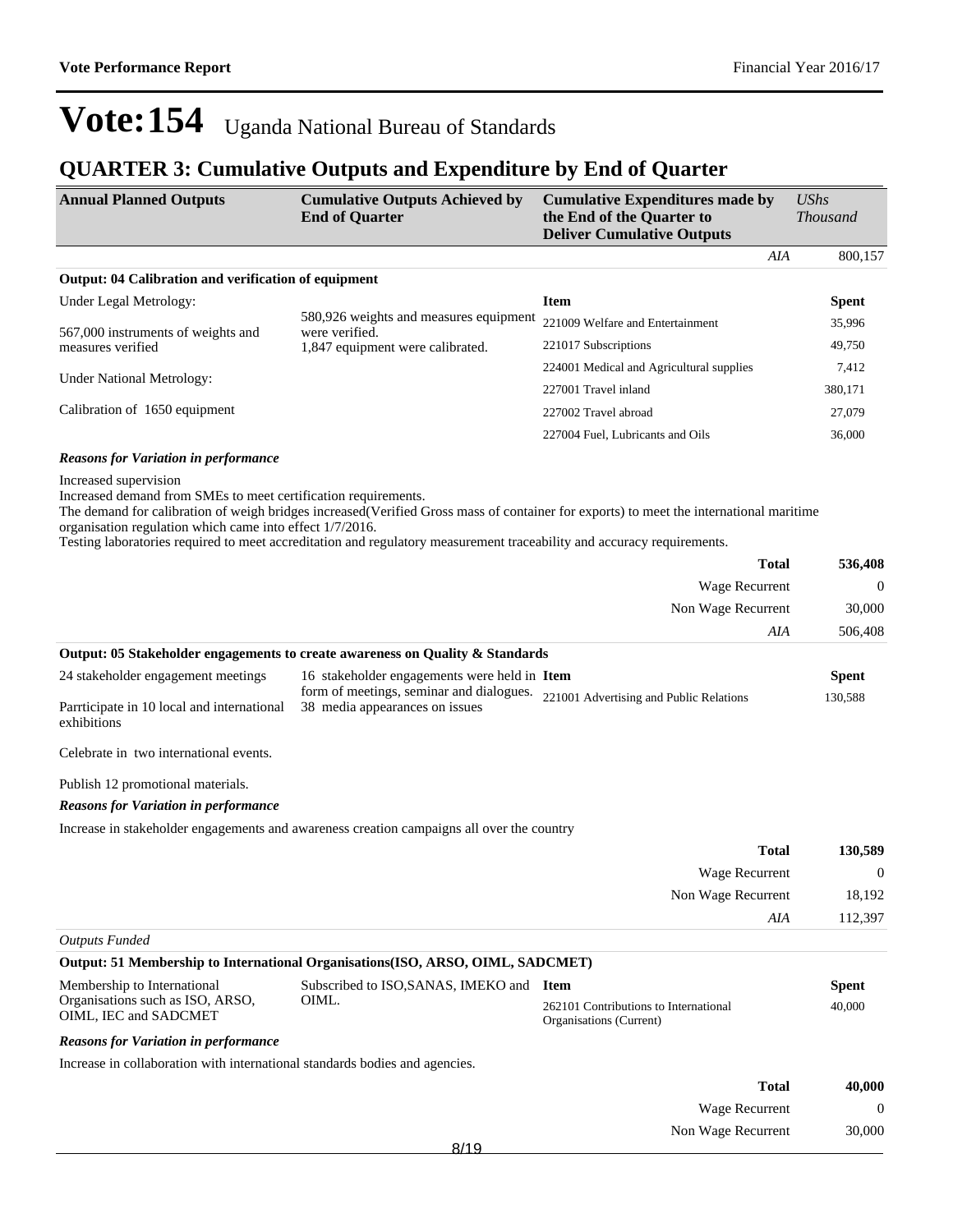## **QUARTER 3: Cumulative Outputs and Expenditure by End of Quarter**

| <b>Annual Planned Outputs</b>                                                                              | <b>Cumulative Outputs Achieved by</b><br><b>End of Quarter</b>                                                                              | <b>Cumulative Expenditures made by</b><br>the End of the Quarter to<br><b>Deliver Cumulative Outputs</b> | <b>UShs</b><br><b>Thousand</b> |
|------------------------------------------------------------------------------------------------------------|---------------------------------------------------------------------------------------------------------------------------------------------|----------------------------------------------------------------------------------------------------------|--------------------------------|
|                                                                                                            |                                                                                                                                             | AIA                                                                                                      | 10,000                         |
|                                                                                                            |                                                                                                                                             | <b>Total For SubProgramme</b>                                                                            | 13,850,548                     |
|                                                                                                            |                                                                                                                                             | Wage Recurrent                                                                                           | 4,766,670                      |
|                                                                                                            |                                                                                                                                             | Non Wage Recurrent                                                                                       | 1,896,280                      |
|                                                                                                            |                                                                                                                                             | AIA                                                                                                      | 7,187,598                      |
| <b>Development Projects</b>                                                                                |                                                                                                                                             |                                                                                                          |                                |
| Project: 0253 Support to UNBS                                                                              |                                                                                                                                             |                                                                                                          |                                |
| <b>Capital Purchases</b>                                                                                   |                                                                                                                                             |                                                                                                          |                                |
| <b>Output: 72 Government Buildings and Administrative Infrastructure</b>                                   |                                                                                                                                             |                                                                                                          |                                |
| Completion of Phase 1C of UNBS<br>Office Block at Plot<br>2-12 ByPass Link Bweyogerere Industrial<br>Park. | Phase 1C completed. Additional<br>partitioning of office space ongoing.                                                                     | <b>Item</b><br>312101 Non-Residential Buildings                                                          | <b>Spent</b><br>1,989,530      |
| <b>Reasons for Variation in performance</b>                                                                |                                                                                                                                             |                                                                                                          |                                |
| On track                                                                                                   |                                                                                                                                             |                                                                                                          |                                |
|                                                                                                            |                                                                                                                                             | <b>Total</b>                                                                                             | 1,989,530                      |
|                                                                                                            |                                                                                                                                             | GoU Development                                                                                          | 1,349,530                      |
|                                                                                                            |                                                                                                                                             | <b>External Financing</b>                                                                                | $\theta$                       |
|                                                                                                            |                                                                                                                                             | <b>AIA</b>                                                                                               | 640,000                        |
| <b>Output: 75 Purchase of Motor Vehicles and Other Transport Equipment</b>                                 |                                                                                                                                             |                                                                                                          |                                |
|                                                                                                            | Procurement process for 5 Field Vehicles Item<br>and 1 Station Wagon completed. Payment 312201 Transport Equipment<br>to be done during Q4. |                                                                                                          | <b>Spent</b><br>415,568        |
| <b>Reasons for Variation in performance</b>                                                                |                                                                                                                                             |                                                                                                          |                                |
| Delays in procurement process                                                                              |                                                                                                                                             |                                                                                                          |                                |
|                                                                                                            |                                                                                                                                             | <b>Total</b>                                                                                             | 415,568                        |
|                                                                                                            |                                                                                                                                             | GoU Development                                                                                          | 320,000                        |
|                                                                                                            |                                                                                                                                             | <b>External Financing</b>                                                                                | $\overline{0}$                 |
|                                                                                                            |                                                                                                                                             | AIA                                                                                                      | 95,568                         |
| Output: 76 Purchase of Office and ICT Equipment, including Software                                        |                                                                                                                                             |                                                                                                          |                                |
|                                                                                                            | Majority of planned procurements<br>completed. Balance to be procured during<br>Q <sub>4</sub>                                              | <b>Item</b><br>312202 Machinery and Equipment                                                            | <b>Spent</b><br>335,000        |
| <b>Reasons for Variation in performance</b>                                                                |                                                                                                                                             |                                                                                                          |                                |
| On track                                                                                                   |                                                                                                                                             |                                                                                                          |                                |
|                                                                                                            |                                                                                                                                             | <b>Total</b>                                                                                             | 335,000                        |
|                                                                                                            |                                                                                                                                             | GoU Development                                                                                          | 35,000                         |
|                                                                                                            |                                                                                                                                             | <b>External Financing</b>                                                                                | $\boldsymbol{0}$               |
|                                                                                                            |                                                                                                                                             | AIA                                                                                                      | 300,000                        |
| Output: 77 Purchase of Specialised Machinery & Equipment                                                   |                                                                                                                                             |                                                                                                          |                                |
| Purchase of Specialised Machinery &<br>Equipment                                                           | Procurement process still ongoing.<br>Expected to be complete during Q4.                                                                    | <b>Item</b><br>312202 Machinery and Equipment                                                            | <b>Spent</b><br>328,416        |
|                                                                                                            | 9/19                                                                                                                                        |                                                                                                          |                                |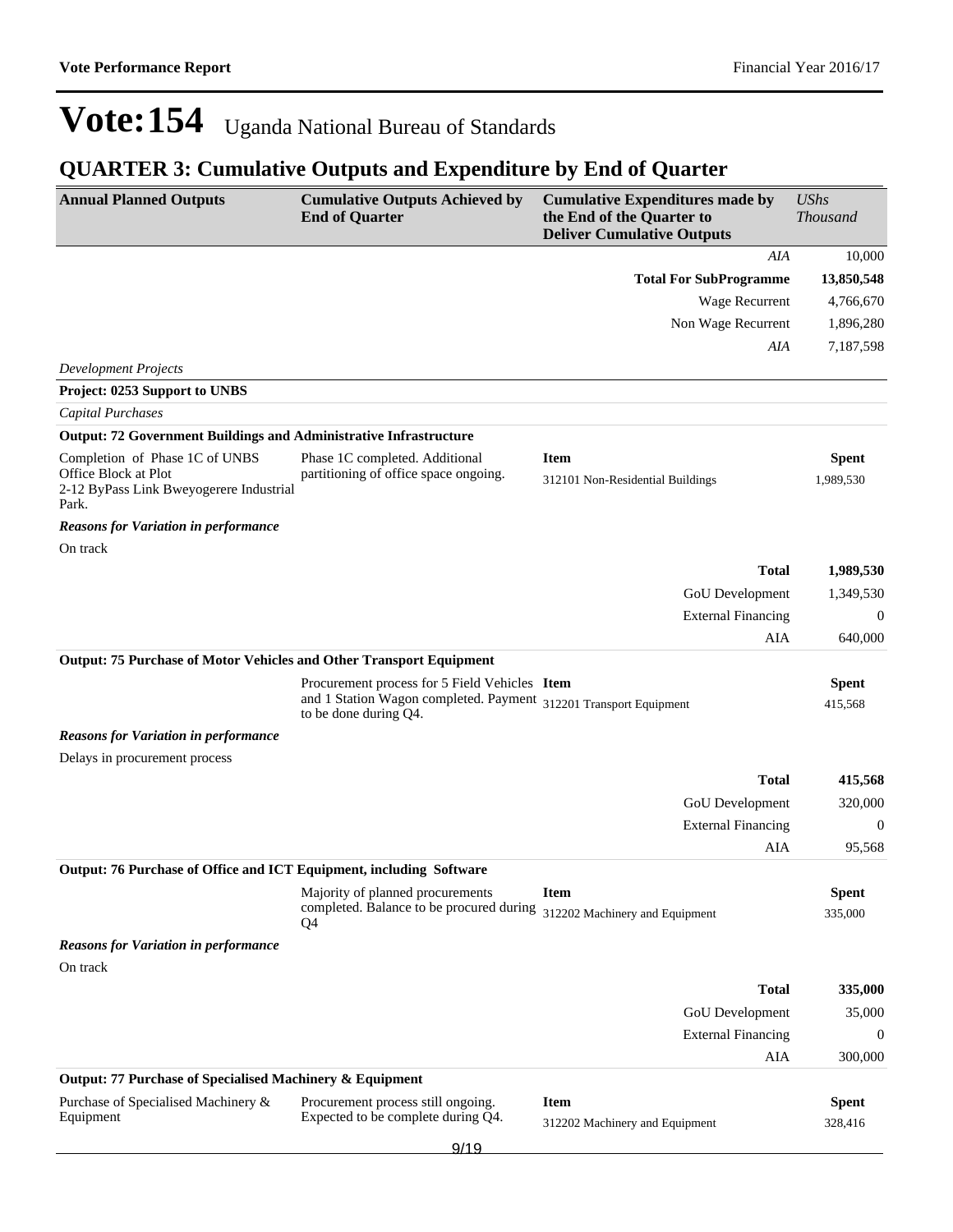## **QUARTER 3: Cumulative Outputs and Expenditure by End of Quarter**

| <b>Annual Planned Outputs</b>                                        | <b>Cumulative Outputs Achieved by</b><br><b>End of Quarter</b> | <b>Cumulative Expenditures made by</b><br>the End of the Quarter to<br><b>Deliver Cumulative Outputs</b> | <b>UShs</b><br><b>Thousand</b> |
|----------------------------------------------------------------------|----------------------------------------------------------------|----------------------------------------------------------------------------------------------------------|--------------------------------|
| <b>Reasons for Variation in performance</b>                          |                                                                |                                                                                                          |                                |
| Delays in procurement process.                                       |                                                                |                                                                                                          |                                |
|                                                                      |                                                                | <b>Total</b>                                                                                             | 328,416                        |
|                                                                      |                                                                | GoU Development                                                                                          | 28,416                         |
|                                                                      |                                                                | <b>External Financing</b>                                                                                | $\mathbf{0}$                   |
|                                                                      |                                                                | <b>AIA</b>                                                                                               | 300,000                        |
| Output: 78 Purchase of Office and Residential Furniture and Fittings |                                                                |                                                                                                          |                                |
| Purchase of Office and Residential                                   | Majority of planned procurements                               | <b>Item</b>                                                                                              | <b>Spent</b>                   |
| Furniture and Fittings                                               | completed. Balance to be procured during<br><b>O4</b>          | 312203 Furniture & Fixtures                                                                              | 166,062                        |
| <b>Reasons for Variation in performance</b>                          |                                                                |                                                                                                          |                                |
| On track                                                             |                                                                |                                                                                                          |                                |
|                                                                      |                                                                | <b>Total</b>                                                                                             | 166,062                        |
|                                                                      |                                                                | GoU Development                                                                                          | 67,884                         |
|                                                                      |                                                                | <b>External Financing</b>                                                                                | $\mathbf{0}$                   |
|                                                                      |                                                                | <b>AIA</b>                                                                                               | 98,178                         |
|                                                                      |                                                                | <b>Total For SubProgramme</b>                                                                            | 3,234,575                      |
|                                                                      |                                                                | GoU Development                                                                                          | 1,800,829                      |
|                                                                      |                                                                | <b>External Financing</b>                                                                                | $\boldsymbol{0}$               |
|                                                                      |                                                                | <b>AIA</b>                                                                                               | 1,433,746                      |
|                                                                      |                                                                | <b>GRAND TOTAL</b>                                                                                       | 17,085,123                     |
|                                                                      |                                                                | Wage Recurrent                                                                                           | 4,766,670                      |
|                                                                      |                                                                | Non Wage Recurrent                                                                                       | 1,896,280                      |
|                                                                      |                                                                | GoU Development                                                                                          | 1,800,829                      |
|                                                                      |                                                                | <b>External Financing</b>                                                                                | $\mathbf{0}$                   |
|                                                                      |                                                                | AIA                                                                                                      | 8,621,344                      |
|                                                                      |                                                                |                                                                                                          |                                |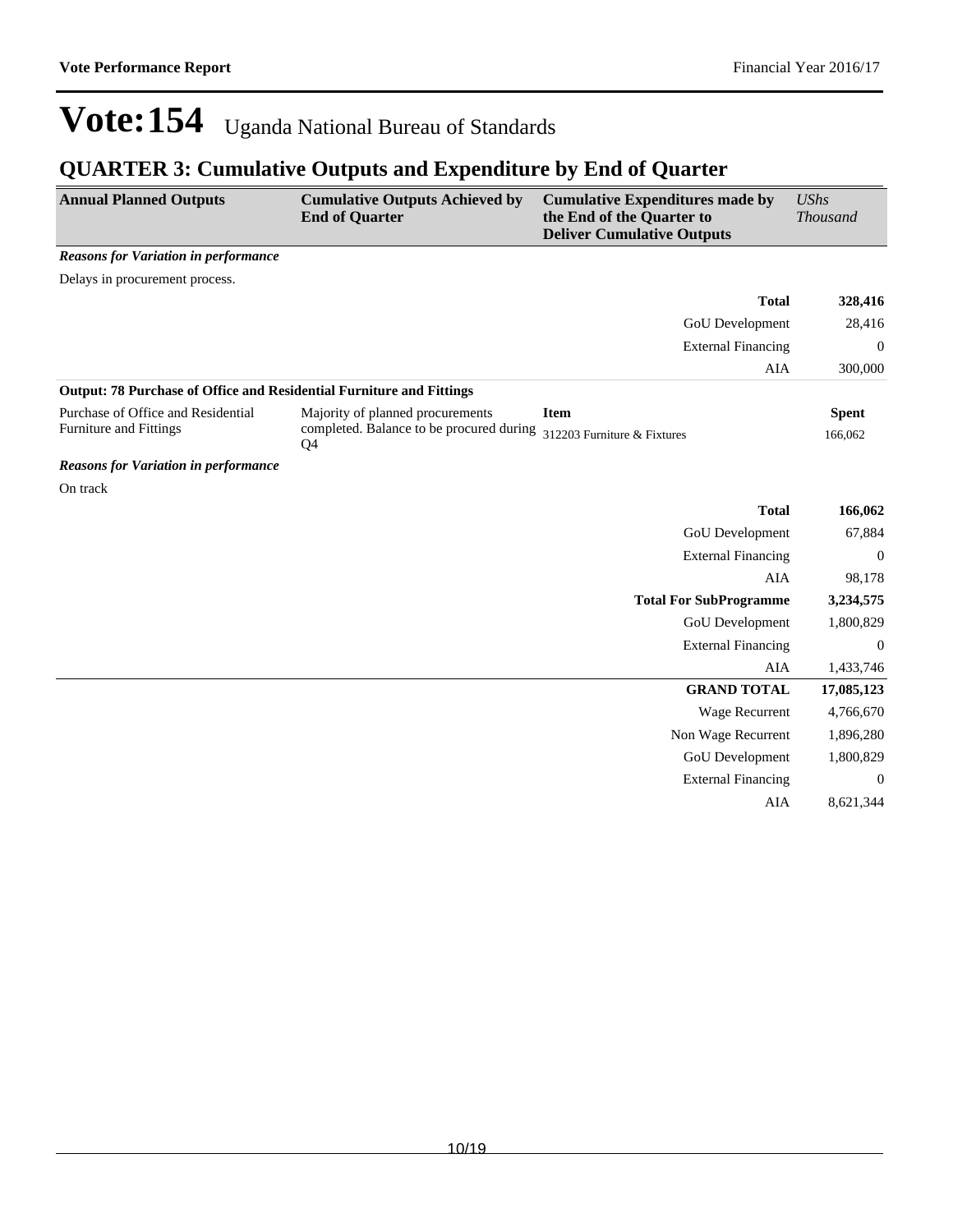## **QUARTER 3: Outputs and Expenditure in Quarter**

| <b>Outputs Planned in Quarter</b>                             | <b>Actual Outputs Achieved in</b><br><b>Quarter</b>                                                     | <b>Expenditures incurred in the</b><br><b>Quarter to deliver outputs</b> | <b>UShs</b><br><b>Thousand</b> |
|---------------------------------------------------------------|---------------------------------------------------------------------------------------------------------|--------------------------------------------------------------------------|--------------------------------|
| Program: 52 Quality Assurance and Standards Development       |                                                                                                         |                                                                          |                                |
| <b>Recurrent Programmes</b>                                   |                                                                                                         |                                                                          |                                |
| <b>Subprogram: 01 Headquarters</b>                            |                                                                                                         |                                                                          |                                |
| <b>Outputs Provided</b>                                       |                                                                                                         |                                                                          |                                |
| <b>Output: 01 Administration</b>                              |                                                                                                         |                                                                          |                                |
| Payment salaries                                              | Administered 295 staff                                                                                  | <b>Item</b>                                                              | <b>Spent</b>                   |
| Payment of rent and utilities<br>Payment of mwdical insurance | 17 staff were recruited<br>4 staff were promoted to a principal level.<br>Staff contracts were renewed. | 211102 Contract Staff Salaries (Incl. Casuals,<br>Temporary)             | 7,587,013                      |
| Payment of gratuity benefits<br>Training of staff             | Staff gratuity was paid.                                                                                | 211103 Allowances                                                        | 572,415                        |
| Recruitment of staff                                          | Staff welfare was provided.                                                                             | 212101 Social Security Contributions                                     | 729,835                        |
| Cleaning of premises                                          | Medical Insurance was provided.<br>Automation of HR core processes                                      | 213001 Medical expenses (To employees)                                   | 405,199                        |
| Maintenance of office and equipment                           | continued.<br>Trainings were conducted.                                                                 | 213002 Incapacity, death benefits and funeral<br>expenses                | 8,817                          |
|                                                               |                                                                                                         | 213004 Gratuity Expenses                                                 | 448,965                        |
|                                                               |                                                                                                         | 221002 Workshops and Seminars                                            | 89,924                         |
|                                                               |                                                                                                         | 221003 Staff Training                                                    | 110,433                        |
|                                                               |                                                                                                         | 221004 Recruitment Expenses                                              | 6,574                          |
|                                                               |                                                                                                         | 221007 Books, Periodicals & Newspapers                                   | 3,656                          |
|                                                               |                                                                                                         | 221009 Welfare and Entertainment                                         | 337,953                        |
|                                                               |                                                                                                         | 221011 Printing, Stationery, Photocopying and<br>Binding                 | 199,059                        |
|                                                               |                                                                                                         | 222001 Telecommunications                                                | 40,800                         |
|                                                               |                                                                                                         | 222002 Postage and Courier                                               | 11,104                         |
|                                                               |                                                                                                         | 222003 Information and communications<br>technology (ICT)                | 164,521                        |
|                                                               |                                                                                                         | 223003 Rent – (Produced Assets) to private<br>entities                   | 94,643                         |
|                                                               |                                                                                                         | 223004 Guard and Security services                                       | 76,852                         |
|                                                               |                                                                                                         | 223005 Electricity                                                       | 127,250                        |
|                                                               |                                                                                                         | 223006 Water                                                             | 46,750                         |
|                                                               |                                                                                                         | 224004 Cleaning and Sanitation                                           | 111,000                        |
|                                                               |                                                                                                         | 224005 Uniforms, Beddings and Protective<br>Gear                         | 37,925                         |
|                                                               |                                                                                                         | 225002 Consultancy Services-Long-term                                    | 49,736                         |
|                                                               |                                                                                                         | 226001 Insurances                                                        | 69,394                         |
|                                                               |                                                                                                         | 227001 Travel inland                                                     | 39,838                         |
|                                                               |                                                                                                         | 227002 Travel abroad                                                     | 59,999                         |
|                                                               |                                                                                                         | 227004 Fuel, Lubricants and Oils                                         | 80,000                         |
|                                                               |                                                                                                         | 228001 Maintenance - Civil                                               | 14,626                         |
|                                                               |                                                                                                         | 228002 Maintenance - Vehicles                                            | 414,226                        |
|                                                               |                                                                                                         | 228003 Maintenance - Machinery, Equipment<br>& Furniture                 | 12,500                         |

*Reasons for Variation in performance*

Changes in staff numbers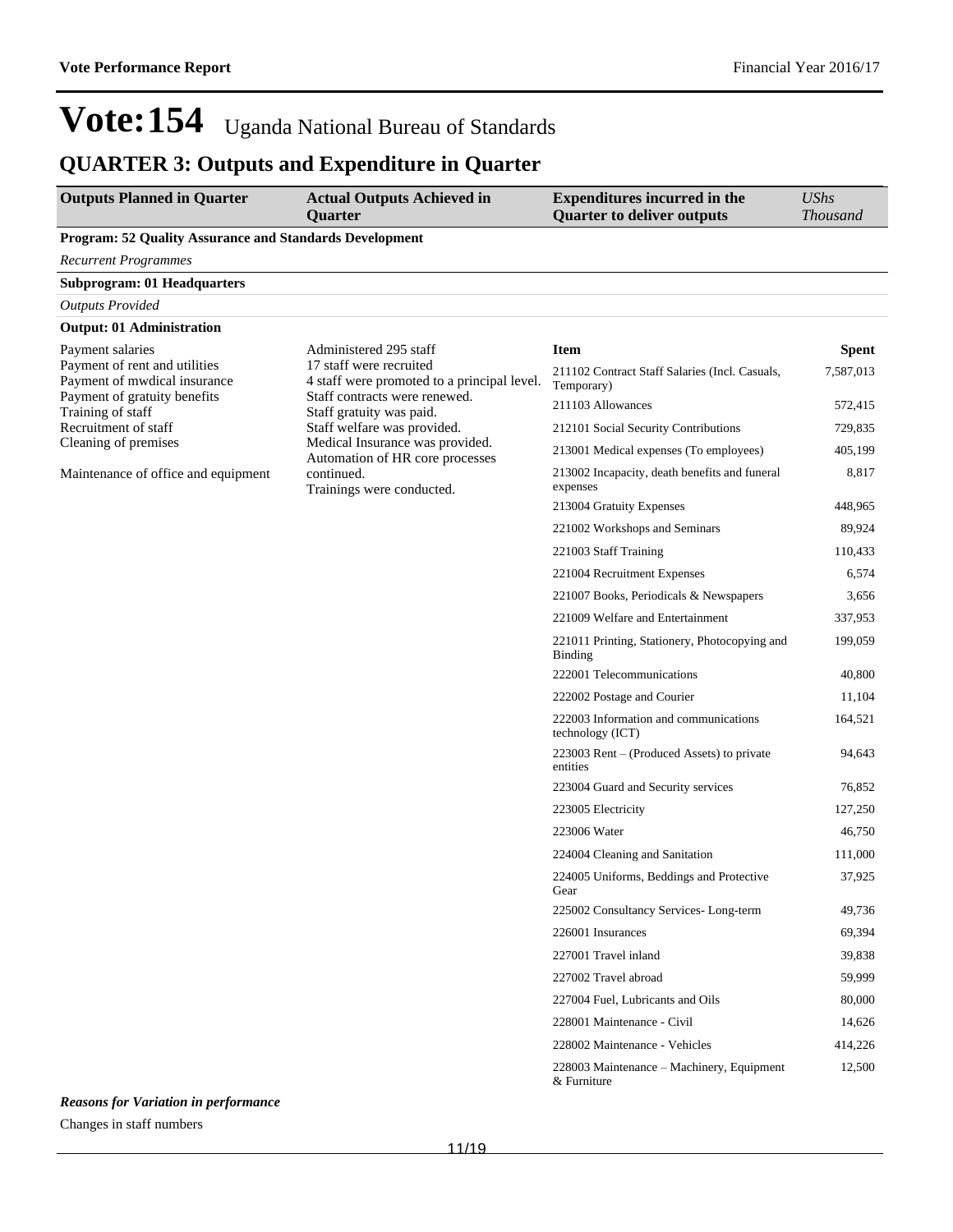### **QUARTER 3: Outputs and Expenditure in Quarter**

| <b>Outputs Planned in Quarter</b>                                  | <b>Actual Outputs Achieved in</b><br><b>Ouarter</b> | <b>Expenditures incurred in the</b><br><b>Quarter to deliver outputs</b> | UShs<br><b>Thousand</b> |
|--------------------------------------------------------------------|-----------------------------------------------------|--------------------------------------------------------------------------|-------------------------|
|                                                                    |                                                     | <b>Total</b>                                                             | 11,951,007              |
|                                                                    |                                                     | Wage Recurrent                                                           | 4,766,670               |
|                                                                    |                                                     | Non Wage Recurrent                                                       | 1,590,500               |
|                                                                    |                                                     | AIA                                                                      | 5,593,836               |
| <b>Output: 02 Development of Standards</b>                         |                                                     |                                                                          |                         |
| 36 standards developed, harmonized and 88 Standards were developed |                                                     | <b>Item</b>                                                              | <b>Spent</b>            |
| adopted                                                            |                                                     | 211103 Allowances                                                        | 26,778                  |
|                                                                    |                                                     | 221002 Workshops and Seminars                                            | 32,101                  |
|                                                                    |                                                     | 221007 Books, Periodicals & Newspapers                                   | 2,683                   |
|                                                                    |                                                     | 221009 Welfare and Entertainment                                         | 8,912                   |
|                                                                    |                                                     | 227002 Travel abroad                                                     | 137,980                 |
| $\sim$ $\sim$ $\sim$ $\sim$ $\sim$                                 |                                                     | 227004 Fuel, Lubricants and Oils                                         | 9,000                   |

#### *Reasons for Variation in performance*

High outputs are attributed to increased collaboration with other MDAs and development partners.

Regional harmonization of standards has been supported by TMEA while local standards work has been supported by Ministry of Energy and Minerals (MEMD)

| 217,453          | <b>Total</b>       |
|------------------|--------------------|
| $\boldsymbol{0}$ | Wage Recurrent     |
| 52,653           | Non Wage Recurrent |
| 164,800          | AIA                |

| Output: 03 Quality Assurance of goods & Lab Testing                            |                                                                                      |                                           |              |
|--------------------------------------------------------------------------------|--------------------------------------------------------------------------------------|-------------------------------------------|--------------|
| Under Quality Assurance department key                                         | 31,580 import consignments were                                                      | <b>Item</b>                               | <b>Spent</b> |
| outputs are as below                                                           | inspected, 178 certification permits were<br>issued, 33, 68 samples were tested, 118 | 221002 Workshops and Seminars             | 60,000       |
| 150 Product and certification                                                  | market outlets were inspected.                                                       | 221009 Welfare and Entertainment          | 109,948      |
| Permits issued                                                                 |                                                                                      | 221017 Subscriptions                      | 65,899       |
| 300 market inspections conducted                                               |                                                                                      | 224001 Medical and Agricultural supplies  | 216,776      |
|                                                                                |                                                                                      | 227001 Travel inland                      | 289,925      |
| <b>Under Quality Import Inspections</b><br>department key outputs are as below |                                                                                      | 227002 Travel abroad                      | 102,500      |
|                                                                                |                                                                                      | 227004 Fuel. Lubricants and Oils          | 85,250       |
| 15,000 import consignments inspected.                                          |                                                                                      | 228003 Maintenance – Machinery, Equipment | 44,794       |
| $\mathbf{U}$                                                                   |                                                                                      | $&$ Furniture                             |              |

#### *Reasons for Variation in performance*

Compliance with PVOC and continued collaboration with URA, Suspension of activities due to revision of surveillance procedures which is now up to date. Late release of certification funds for January. The increase in samples tested was due to; Increase in submission of samples. Increase in demand for testing among the MSMEs Improved monitoring using LIMS.

| Total              | 975,092  |
|--------------------|----------|
| Wage Recurrent     | $\theta$ |
| Non Wage Recurrent | 174.935  |
| AIA                | 800,157  |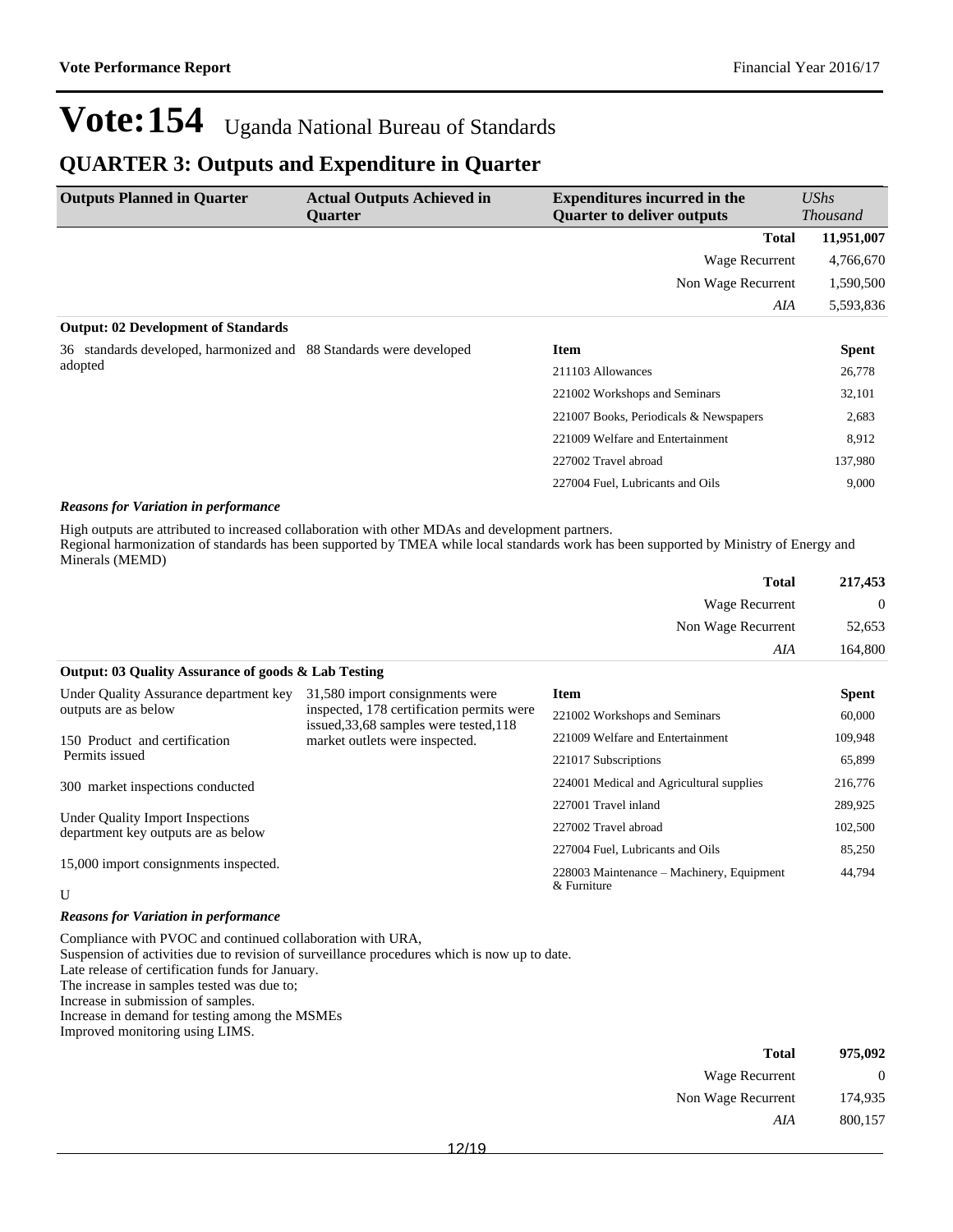*AIA* 112,397

## **Vote:154** Uganda National Bureau of Standards

### **QUARTER 3: Outputs and Expenditure in Quarter**

| <b>Outputs Planned in Quarter</b>                                | <b>Actual Outputs Achieved in</b><br><b>Ouarter</b>                                             | <b>Expenditures incurred in the</b><br><b>Quarter to deliver outputs</b> | $\mathit{UShs}$<br><i>Thousand</i> |
|------------------------------------------------------------------|-------------------------------------------------------------------------------------------------|--------------------------------------------------------------------------|------------------------------------|
| <b>Output: 04 Calibration and verification of equipment</b>      |                                                                                                 |                                                                          |                                    |
| Under Legal Metrology:                                           | 180,267 weights and measures equipment Item<br>were verified.<br>792 equipment were calibrated. |                                                                          | <b>Spent</b>                       |
| 141,750 instruments of weights and<br>measures verified          |                                                                                                 | 221009 Welfare and Entertainment                                         | 35,996                             |
|                                                                  |                                                                                                 | 221017 Subscriptions                                                     | 49,750                             |
| <b>Under National Metrology:</b><br>Calibration of 412 equipment |                                                                                                 | 224001 Medical and Agricultural supplies                                 | 7,412                              |
|                                                                  |                                                                                                 | 227001 Travel inland                                                     | 380,171                            |
|                                                                  |                                                                                                 | 227002 Travel abroad                                                     | 27,079                             |
|                                                                  |                                                                                                 | 227004 Fuel. Lubricants and Oils                                         | 36,000                             |

#### *Reasons for Variation in performance*

Increased supervision

Increased demand from SMEs to meet certification requirements.

The demand for calibration of weigh bridges increased(Verified Gross mass of container for exports) to meet the international maritime organisation regulation which came into effect 1/7/2016.

Testing laboratories required to meet accreditation and regulatory measurement traceability and accuracy requirements.

|                                                          |                                                                                                      | <b>Total</b>                            | 536,408      |
|----------------------------------------------------------|------------------------------------------------------------------------------------------------------|-----------------------------------------|--------------|
|                                                          |                                                                                                      | Wage Recurrent                          | $\theta$     |
|                                                          |                                                                                                      | Non Wage Recurrent                      | 30,000       |
|                                                          |                                                                                                      | AIA                                     | 506,408      |
|                                                          | Output: 05 Stakeholder engagements to create awareness on Quality & Standards                        |                                         |              |
| 24 stakeholder engagement meetings                       | 5 stakeholder engagements were held in                                                               | <b>Item</b>                             | <b>Spent</b> |
| Parrticipate in 2 local and international<br>exhibitions | form of meetings, seminar and dialogues.<br>18 media appearances on issues quality<br>and standards. | 221001 Advertising and Public Relations | 130,588      |
| Celebrate two international events.                      |                                                                                                      |                                         |              |
| Publish 3 promotional materials.                         |                                                                                                      |                                         |              |
| <b>Reasons for Variation in performance</b>              |                                                                                                      |                                         |              |
|                                                          | Increase in stakeholder engagements and awareness creation campaigns all over the country            |                                         |              |
|                                                          |                                                                                                      | <b>Total</b>                            | 130,588      |
|                                                          |                                                                                                      | Wage Recurrent                          | $\theta$     |
|                                                          |                                                                                                      | Non Wage Recurrent                      | 18,192       |

| Outputs Funded                                                                  |  |
|---------------------------------------------------------------------------------|--|
| Output: 51 Membership to International Organisations (ISO, ARSO, OIML, SADCMET) |  |

| Membership to International                                      | Subscribed to ISO.SANAS and IMEKO. Item |                                                                  | Spent  |
|------------------------------------------------------------------|-----------------------------------------|------------------------------------------------------------------|--------|
| Organisations such as ISO, ARSO, OIML,<br><b>IEC and SADCMET</b> |                                         | 262101 Contributions to International<br>Organisations (Current) | 40,000 |

#### *Reasons for Variation in performance*

Increase in collaboration with international standards bodies and agencies.

| <b>Total</b>                  |       |
|-------------------------------|-------|
| Wage Recurrent                |       |
| Non Wage Recurrent            |       |
| AIA                           |       |
| <b>Total For SubProgramme</b> | 13/19 |
|                               |       |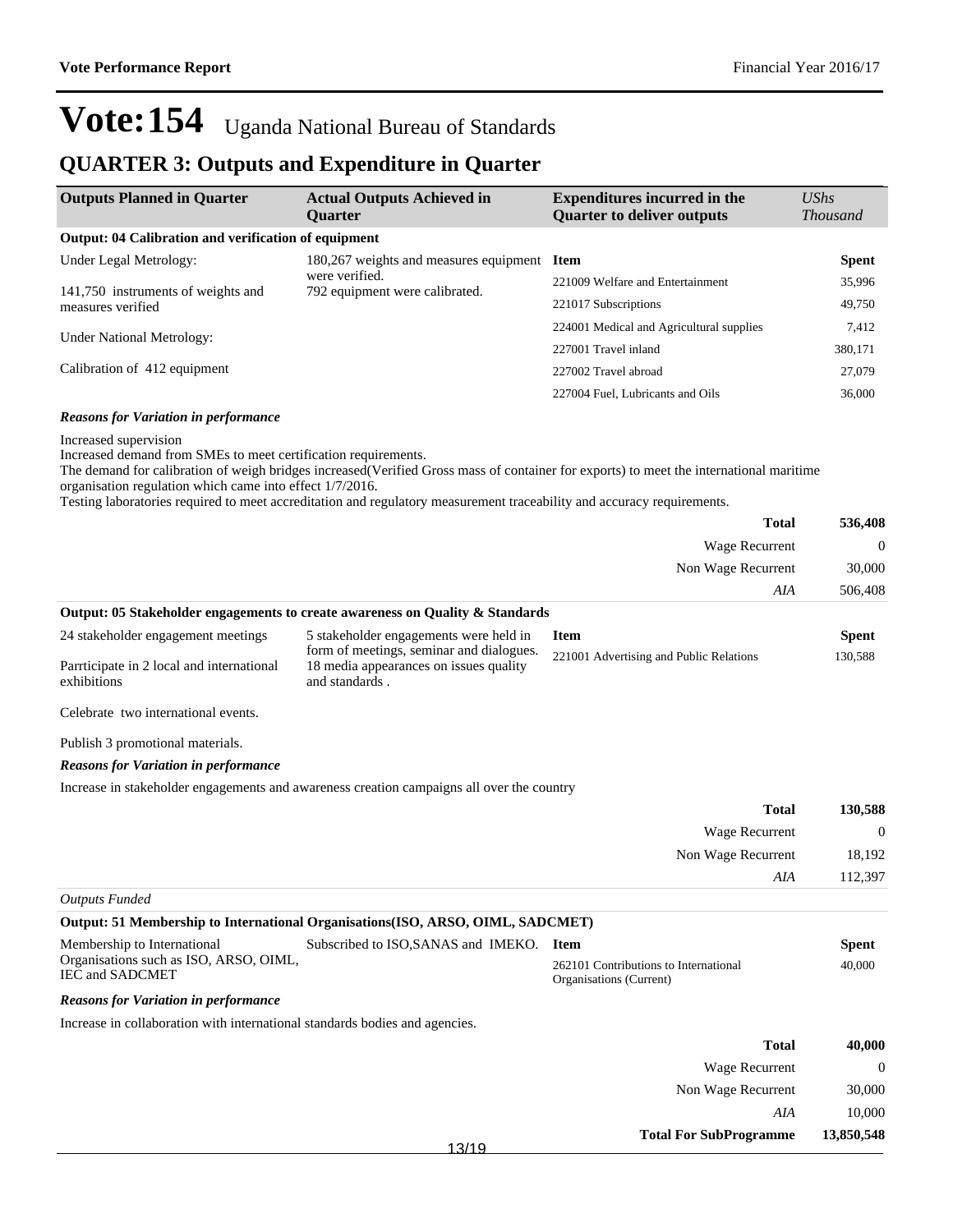## **QUARTER 3: Outputs and Expenditure in Quarter**

| <b>Outputs Planned in Quarter</b><br><b>Actual Outputs Achieved in</b><br><b>Expenditures incurred in the</b><br><b>Quarter to deliver outputs</b><br><b>Quarter</b> |                                                                         | <b>UShs</b><br><b>Thousand</b>                  |                           |
|----------------------------------------------------------------------------------------------------------------------------------------------------------------------|-------------------------------------------------------------------------|-------------------------------------------------|---------------------------|
|                                                                                                                                                                      |                                                                         | Wage Recurrent                                  | 4,766,670                 |
|                                                                                                                                                                      |                                                                         | Non Wage Recurrent                              | 1,896,280                 |
|                                                                                                                                                                      |                                                                         | AIA                                             | 7,187,598                 |
| <b>Development Projects</b>                                                                                                                                          |                                                                         |                                                 |                           |
| Project: 0253 Support to UNBS                                                                                                                                        |                                                                         |                                                 |                           |
| Capital Purchases                                                                                                                                                    |                                                                         |                                                 |                           |
| <b>Output: 72 Government Buildings and Administrative Infrastructure</b>                                                                                             |                                                                         |                                                 |                           |
| Construction of Food safety laboratories                                                                                                                             | Phase 1C completed. Additional<br>partitioning of office space ongoing. | <b>Item</b><br>312101 Non-Residential Buildings | <b>Spent</b><br>1,989,530 |
| <b>Reasons for Variation in performance</b>                                                                                                                          |                                                                         |                                                 |                           |
| On track                                                                                                                                                             |                                                                         |                                                 |                           |
|                                                                                                                                                                      |                                                                         | <b>Total</b>                                    | 1,989,530                 |
|                                                                                                                                                                      |                                                                         | GoU Development                                 | 1,349,530                 |
|                                                                                                                                                                      |                                                                         | <b>External Financing</b>                       | $\theta$                  |
|                                                                                                                                                                      |                                                                         | AIA                                             | 640,000                   |
| Output: 75 Purchase of Motor Vehicles and Other Transport Equipment                                                                                                  |                                                                         |                                                 |                           |
| Procurement of 6 field vehicles and 1                                                                                                                                | Procurement process for 5 Field Vehicles                                | <b>Item</b>                                     | <b>Spent</b>              |
| station wagon                                                                                                                                                        | and 1 Station Wagon completed. Payment<br>to be done during Q4.         | 312201 Transport Equipment                      | 415,568                   |
| <b>Reasons for Variation in performance</b>                                                                                                                          |                                                                         |                                                 |                           |
| Delays in procurement process                                                                                                                                        |                                                                         |                                                 |                           |
|                                                                                                                                                                      |                                                                         | <b>Total</b>                                    | 415,568                   |
|                                                                                                                                                                      |                                                                         | GoU Development                                 | 320,000                   |
|                                                                                                                                                                      |                                                                         | <b>External Financing</b>                       | $\theta$                  |
|                                                                                                                                                                      |                                                                         | AIA                                             | 95,568                    |
| Output: 76 Purchase of Office and ICT Equipment, including Software                                                                                                  |                                                                         |                                                 |                           |
| Purchase of ICT equipment and software                                                                                                                               | Majority of planned procurements                                        | <b>Item</b>                                     | <b>Spent</b>              |
|                                                                                                                                                                      | completed. Balance to be procured during<br>Q <sub>4</sub>              | 312202 Machinery and Equipment                  | 335,000                   |
| <b>Reasons for Variation in performance</b>                                                                                                                          |                                                                         |                                                 |                           |
| On track                                                                                                                                                             |                                                                         |                                                 |                           |
|                                                                                                                                                                      |                                                                         | <b>Total</b>                                    | 335,000                   |
|                                                                                                                                                                      |                                                                         | GoU Development                                 | 35,000                    |
|                                                                                                                                                                      |                                                                         | <b>External Financing</b>                       | $\overline{0}$            |
|                                                                                                                                                                      |                                                                         | AIA                                             | 300,000                   |
| Output: 77 Purchase of Specialised Machinery & Equipment                                                                                                             |                                                                         |                                                 |                           |
| Purchase of Specialised Machinery &                                                                                                                                  | Procurement process still ongoing.                                      | <b>Item</b>                                     | <b>Spent</b>              |
| Equipment                                                                                                                                                            | Expected to be complete during Q4.                                      | 312202 Machinery and Equipment                  | 328,416                   |
| <b>Reasons for Variation in performance</b>                                                                                                                          |                                                                         |                                                 |                           |
| Delays in procurement process.                                                                                                                                       |                                                                         |                                                 |                           |
|                                                                                                                                                                      |                                                                         | <b>Total</b>                                    | 328,416                   |
|                                                                                                                                                                      |                                                                         | GoU Development                                 | 28,416                    |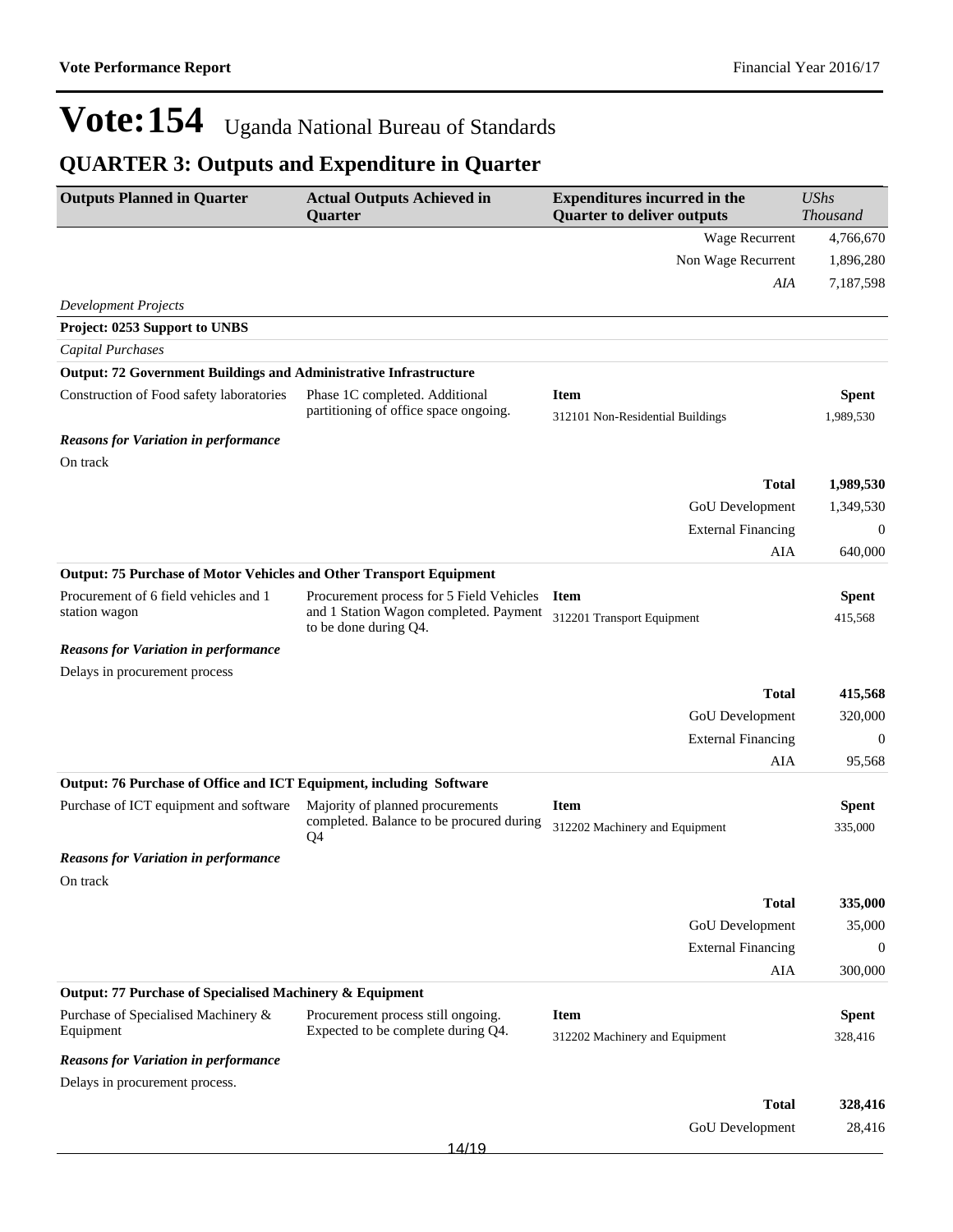## **QUARTER 3: Outputs and Expenditure in Quarter**

| <b>Outputs Planned in Quarter</b>                                           | <b>Actual Outputs Achieved in</b><br><b>Quarter</b> | <b>Expenditures incurred in the</b><br><b>Quarter to deliver outputs</b> | <b>UShs</b><br><b>Thousand</b> |
|-----------------------------------------------------------------------------|-----------------------------------------------------|--------------------------------------------------------------------------|--------------------------------|
|                                                                             |                                                     | <b>External Financing</b>                                                | $\theta$                       |
|                                                                             |                                                     | <b>AIA</b>                                                               | 300,000                        |
| <b>Output: 78 Purchase of Office and Residential Furniture and Fittings</b> |                                                     |                                                                          |                                |
| Purchase of Office and Residential                                          | Majority of planned procurements                    | <b>Item</b>                                                              | <b>Spent</b>                   |
| <b>Furniture and Fittings</b>                                               | completed. Balance to be procured during<br>O4      | 312203 Furniture & Fixtures                                              | 166,062                        |
| <b>Reasons for Variation in performance</b>                                 |                                                     |                                                                          |                                |
| On track                                                                    |                                                     |                                                                          |                                |
|                                                                             |                                                     | <b>Total</b>                                                             | 166,062                        |
|                                                                             |                                                     | GoU Development                                                          | 67,884                         |
|                                                                             |                                                     | <b>External Financing</b>                                                | $\theta$                       |
|                                                                             |                                                     | <b>AIA</b>                                                               | 98,178                         |
|                                                                             |                                                     | <b>Total For SubProgramme</b>                                            | 3,234,575                      |
|                                                                             |                                                     | GoU Development                                                          | 1,800,829                      |
|                                                                             |                                                     | <b>External Financing</b>                                                | $\theta$                       |
|                                                                             |                                                     | AIA                                                                      | 1,433,746                      |
|                                                                             |                                                     | <b>GRAND TOTAL</b>                                                       | 17,085,123                     |
|                                                                             |                                                     | <b>Wage Recurrent</b>                                                    | 4,766,670                      |
|                                                                             |                                                     | Non Wage Recurrent                                                       | 1,896,280                      |
|                                                                             |                                                     | GoU Development                                                          | 1,800,829                      |
|                                                                             |                                                     | <b>External Financing</b>                                                | $\boldsymbol{0}$               |
|                                                                             |                                                     | AIA                                                                      | 8,621,344                      |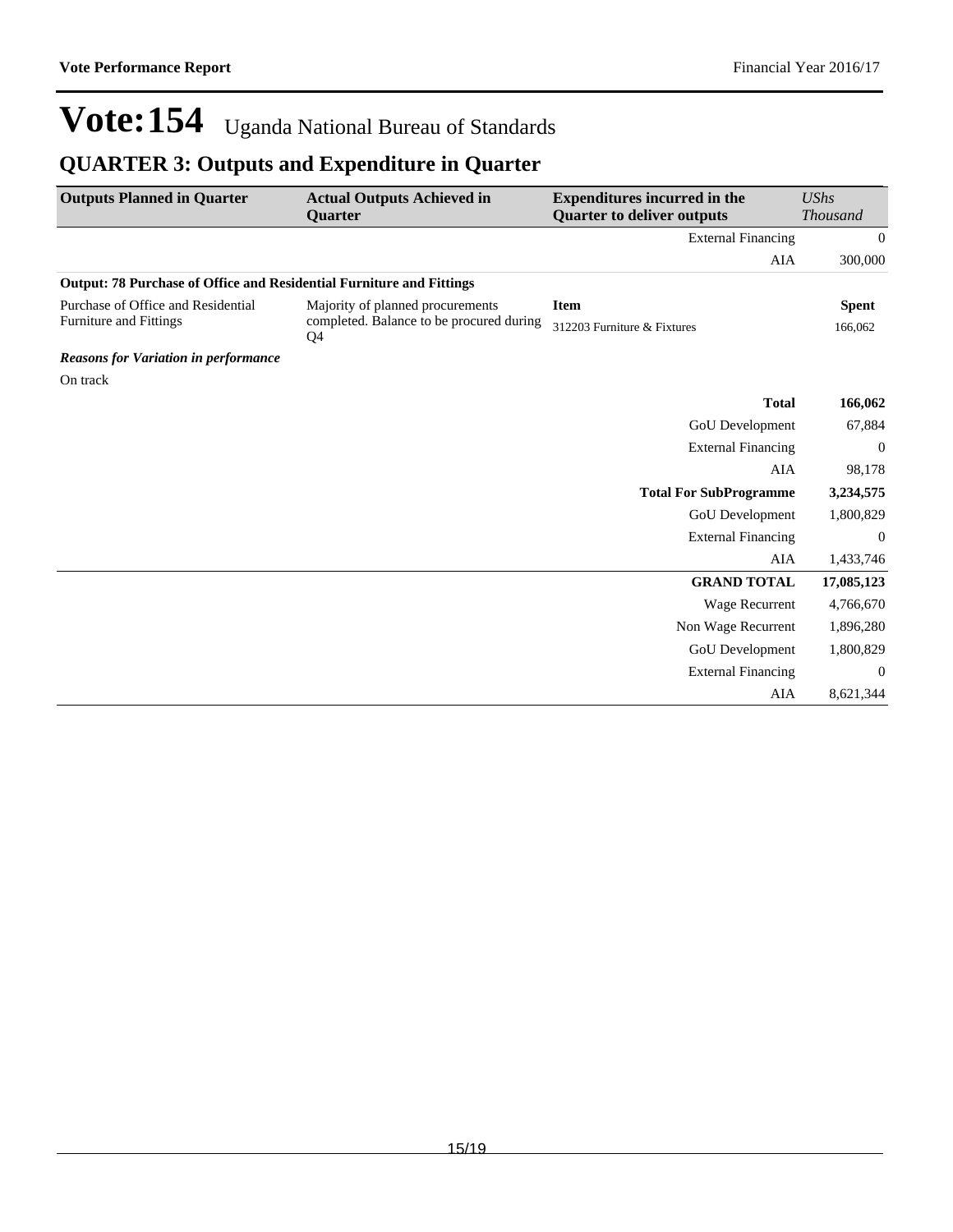## **Vote:154** Uganda National Bureau of Standards **QUARTER 4: Revised Workplan**

*UShs Thousand* **Planned Outputs for the Quarter Estimated Funds Available in Quarter (from balance brought forward and actual/expected releaes)**

#### **Program: 52 Quality Assurance and Standards Development**

*Recurrent Programmes*

#### **Subprogram: 01 Headquarters**

*Outputs Provided*

#### **Output: 01 Administration**

Payment salaries Payment of rent and utilities Payment of mwdical insurance Payment of gratuity benefits Training of staff Recruitment of staff Cleaning of premises

Maintenance of office and equipment

| <b>Item</b>                                               | <b>Balance b/f</b> | <b>New Funds</b> | <b>Total</b> |
|-----------------------------------------------------------|--------------------|------------------|--------------|
| 211102 Contract Staff Salaries (Incl. Casuals, Temporary) | 34,100             | 0                | 34,100       |
| 211103 Allowances                                         | 2,585              | $\mathbf{0}$     | 2,585        |
| 212101 Social Security Contributions                      | 2,277              | $\mathbf{0}$     | 2,277        |
| 213002 Incapacity, death benefits and funeral expenses    | 3,183              | $\mathbf{0}$     | 3.183        |
| 213004 Gratuity Expenses                                  | 1,035              | $\mathbf{0}$     | 1,035        |
| 221002 Workshops and Seminars                             | 76                 | $\Omega$         | 76           |
| 221003 Staff Training                                     | 9.567              | $\mathbf{0}$     | 9.567        |
| 221004 Recruitment Expenses                               | 3,426              | $\Omega$         | 3,426        |
| 221007 Books, Periodicals & Newspapers                    | 94                 | $\Omega$         | 94           |
| 221009 Welfare and Entertainment                          | 147                | $\Omega$         | 147          |
| 222002 Postage and Courier                                | 3.896              | 0                | 3.896        |
| 222003 Information and communications technology (ICT)    | 479                | $\Omega$         | 479          |
| 223003 Rent – (Produced Assets) to private entities       | 3,607              | $\mathbf{0}$     | 3,607        |
| 223004 Guard and Security services                        | 648                | $\mathbf{0}$     | 648          |
| 224005 Uniforms, Beddings and Protective Gear             | 2,075              | $\mathbf{0}$     | 2,075        |
| 225002 Consultancy Services-Long-term                     | 264                | $\mathbf{0}$     | 264          |
| 226001 Insurances                                         | 606                | $\mathbf{0}$     | 606          |
| 227001 Travel inland                                      | 162                | $\Omega$         | 162          |
| 227002 Travel abroad                                      | 1                  | $\mathbf{0}$     | $\mathbf{1}$ |
| 228001 Maintenance - Civil                                | 374                | $\mathbf{0}$     | 374          |
| <b>Total</b>                                              | 68,601             | $\mathbf{0}$     | 68,601       |
| <b>Wage Recurrent</b>                                     | 104                | 0                | 104          |
| <b>Non Wage Recurrent</b>                                 | 6,844              | 0                | 6,844        |
| AIA                                                       | 66.496             | 0                | 66.496       |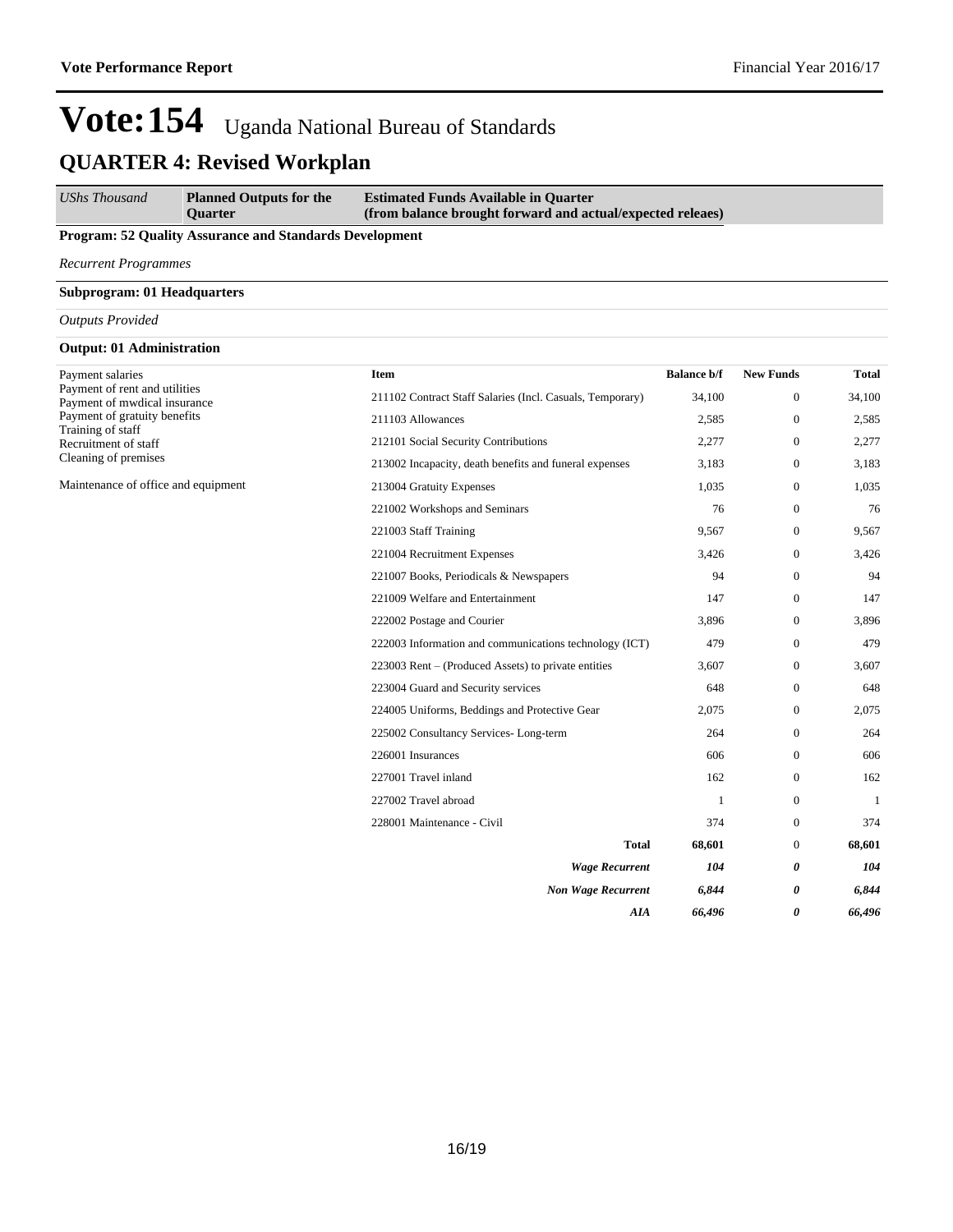## **Vote:154** Uganda National Bureau of Standards **QUARTER 4: Revised Workplan**

| <b>UShs Thousand</b>                       | <b>Planned Outputs for the</b><br><b>Ouarter</b> | <b>Estimated Funds Available in Quarter</b><br>(from balance brought forward and actual/expected releaes) |                    |                  |        |
|--------------------------------------------|--------------------------------------------------|-----------------------------------------------------------------------------------------------------------|--------------------|------------------|--------|
| <b>Output: 02 Development of Standards</b> |                                                  |                                                                                                           |                    |                  |        |
|                                            | 36 standards developed, harmonized and adopted   | <b>Item</b>                                                                                               | <b>Balance b/f</b> | <b>New Funds</b> | Total  |
|                                            |                                                  | 211103 Allowances                                                                                         | 222                | $\overline{0}$   | 222    |
|                                            |                                                  | 221002 Workshops and Seminars                                                                             | 5,400              | $\mathbf{0}$     | 5,400  |
|                                            |                                                  | 221007 Books, Periodicals & Newspapers                                                                    | 386                | $\mathbf{0}$     | 386    |
|                                            |                                                  | 221009 Welfare and Entertainment                                                                          | 88                 | $\mathbf{0}$     | 88     |
|                                            |                                                  | 227002 Travel abroad                                                                                      | 2,020              | $\mathbf{0}$     | 2,020  |
|                                            |                                                  | <b>Total</b>                                                                                              | 8,116              | $\mathbf{0}$     | 8,116  |
|                                            |                                                  | <b>Wage Recurrent</b>                                                                                     | 0                  | 0                | 0      |
|                                            |                                                  | <b>Non Wage Recurrent</b>                                                                                 | 53,068             | 0                | 53,068 |
|                                            |                                                  | <b>AIA</b>                                                                                                | 7,700              | 0                | 7,700  |

### **Output: 03 Quality Assurance of goods & Lab Testing**

| Under Quality Assurance and lab testing, key outputs are as | Item                                                  | <b>Balance b/f</b> | <b>New Funds</b> | <b>Total</b> |
|-------------------------------------------------------------|-------------------------------------------------------|--------------------|------------------|--------------|
| below:                                                      | 221009 Welfare and Entertainment                      | 52                 | $\theta$         | 52           |
| 150 certification Permits issued                            | 221017 Subscriptions                                  | 1,601              | $\theta$         | 1,601        |
| 300 market inspections conducted                            | 224001 Medical and Agricultural supplies              | 8,234              | $\mathbf{0}$     | 8,234        |
| 15,000 import consignments inspected.                       | 227001 Travel inland                                  | 75                 | $\theta$         | 75           |
|                                                             | 228003 Maintenance – Machinery, Equipment & Furniture | 206                | $\mathbf{0}$     | 206          |
| 2100 samples tested                                         | <b>Total</b>                                          | 10,168             | $\mathbf{0}$     | 10,168       |
|                                                             | <b>Wage Recurrent</b>                                 | 0                  | 0                | $\theta$     |
|                                                             | <b>Non Wage Recurrent</b>                             | 175,010            | 0                | 175,010      |
|                                                             | AIA                                                   | 10,093             | 0                | 10.093       |

| Under Legal Metrology:                               | <b>Item</b>                              | <b>Balance b/f</b> | <b>New Funds</b> | <b>Total</b>          |
|------------------------------------------------------|------------------------------------------|--------------------|------------------|-----------------------|
| 141,750 instruments of weights and measures verified | 221009 Welfare and Entertainment         | 4                  | $\theta$         | $\overline{4}$        |
| <b>Under National Metrology:</b>                     | 224001 Medical and Agricultural supplies | 2,588              | $\mathbf{0}$     | 2,588                 |
|                                                      | 227001 Travel inland                     | 79                 | $\mathbf{0}$     | 79                    |
| Calibration of 413 equipment                         | 227002 Travel abroad                     | 421                | $\theta$         | 421                   |
|                                                      | <b>Total</b>                             | 3,092              | $\theta$         | 3,092                 |
|                                                      | <b>Wage Recurrent</b>                    | 0                  | 0                | $\boldsymbol{\theta}$ |
|                                                      | <b>Non Wage Recurrent</b>                | 30,000             | 0                | 30,000                |
|                                                      | AIA                                      | 3,092              | 0                | 3,092                 |

#### **Output: 05 Stakeholder engagements to create awareness on Quality & Standards**

| 6 stakeholder engagement meetings                                          | Item                                    | <b>Balance b/f</b> | <b>New Funds</b> | Total  |
|----------------------------------------------------------------------------|-----------------------------------------|--------------------|------------------|--------|
| Parrticipate in 2 local and international exhibitions                      | 221001 Advertising and Public Relations | 1,912              |                  | 1,912  |
| two international events.<br>Celebrate<br>Publish 3 promotional materials. | <b>Total</b>                            | 1.912              |                  | 1,912  |
|                                                                            | <b>Wage Recurrent</b>                   | 0                  | 0                | 0      |
|                                                                            | <b>Non Wage Recurrent</b>               | 20,000             | 0                | 20,000 |
|                                                                            | AIA                                     | 103                | $\theta$         | 103    |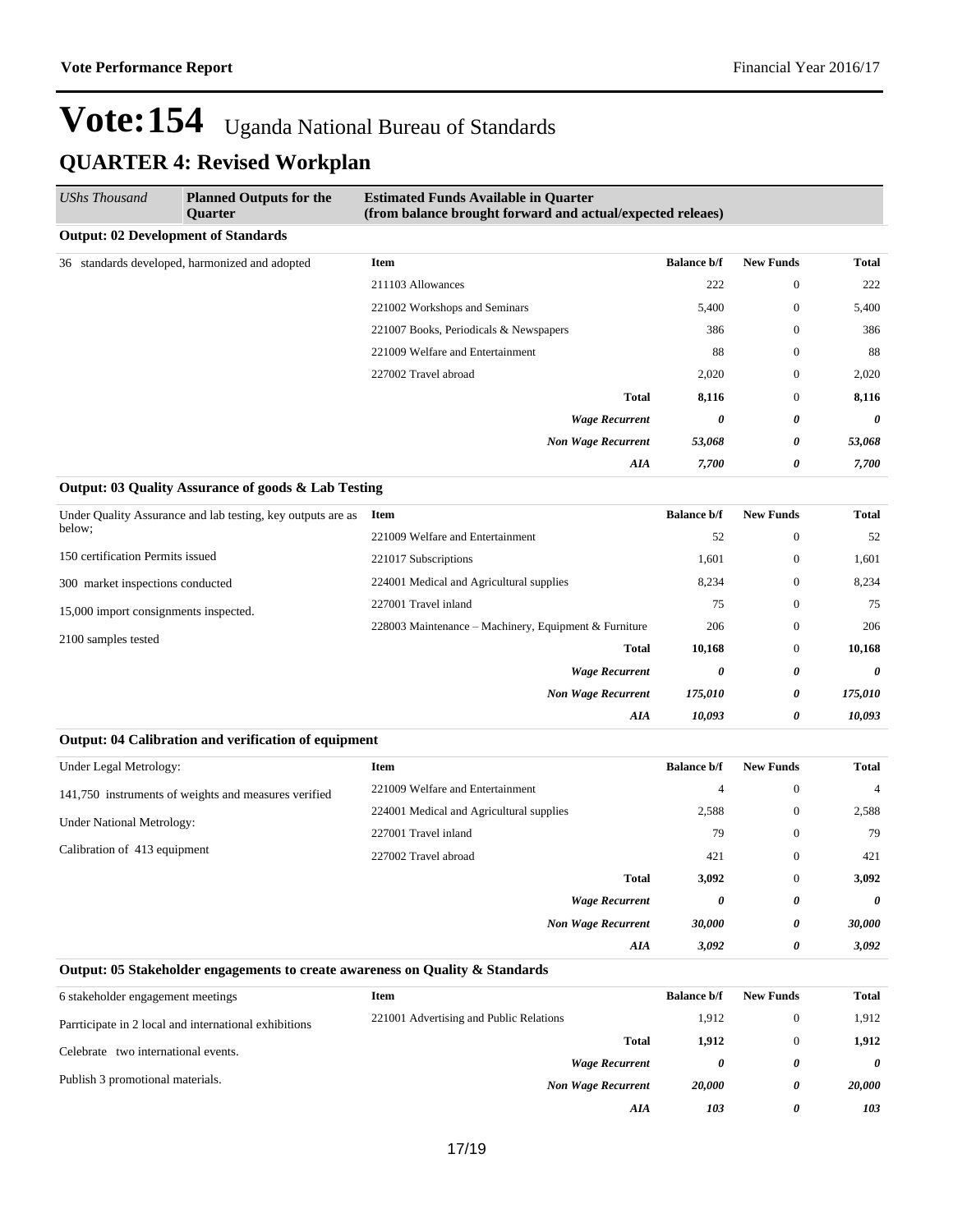## **QUARTER 4: Revised Workplan**

| UShs Thousand                                     | <b>Planned Outputs for the</b><br>Quarter                                  | <b>Estimated Funds Available in Quarter</b><br>(from balance brought forward and actual/expected releaes) |                    |                  |                       |
|---------------------------------------------------|----------------------------------------------------------------------------|-----------------------------------------------------------------------------------------------------------|--------------------|------------------|-----------------------|
| <b>Outputs Funded</b>                             |                                                                            |                                                                                                           |                    |                  |                       |
|                                                   |                                                                            | Output: 51 Membership to International Organisations (ISO, ARSO, OIML, SADCMET)                           |                    |                  |                       |
| ARSO, OIML, IEC and SADCMET                       | Subscription to International Organisations such as ISO,                   |                                                                                                           |                    |                  |                       |
| <b>Development Projects</b>                       |                                                                            |                                                                                                           |                    |                  |                       |
| Project: 0253 Support to UNBS                     |                                                                            |                                                                                                           |                    |                  |                       |
| <b>Capital Purchases</b>                          |                                                                            |                                                                                                           |                    |                  |                       |
|                                                   | <b>Output: 72 Government Buildings and Administrative Infrastructure</b>   |                                                                                                           |                    |                  |                       |
| Additional Partitioning of Office Space.          |                                                                            |                                                                                                           |                    |                  |                       |
|                                                   | <b>Output: 75 Purchase of Motor Vehicles and Other Transport Equipment</b> |                                                                                                           |                    |                  |                       |
| Payment for 5 Field Vehicles and 1 Station Wagon. | Item                                                                       | <b>Balance b/f</b>                                                                                        | <b>New Funds</b>   | <b>Total</b>     |                       |
|                                                   |                                                                            | 312201 Transport Equipment                                                                                | 274,433            | $\boldsymbol{0}$ | 274,433               |
|                                                   |                                                                            | <b>Total</b>                                                                                              | 274,433            | $\mathbf{0}$     | 274,433               |
|                                                   |                                                                            | <b>GoU</b> Development                                                                                    | 0                  | 0                | 0                     |
|                                                   |                                                                            | <b>External Financing</b>                                                                                 | 0                  | 0                | 0                     |
|                                                   | AIA                                                                        | 274,433                                                                                                   | 0                  | 274,433          |                       |
|                                                   | Output: 76 Purchase of Office and ICT Equipment, including Software        |                                                                                                           |                    |                  |                       |
|                                                   | Procurement and Delivery of pending ICT Equipment.                         |                                                                                                           |                    |                  |                       |
|                                                   | Output: 77 Purchase of Specialised Machinery & Equipment                   |                                                                                                           |                    |                  |                       |
|                                                   | Completion of Procurement for Specialised Machinery &                      | Item                                                                                                      | <b>Balance b/f</b> | <b>New Funds</b> | <b>Total</b>          |
| Equipment                                         |                                                                            | 312202 Machinery and Equipment                                                                            | 1,584              | $\boldsymbol{0}$ | 1,584                 |
|                                                   |                                                                            | <b>Total</b>                                                                                              | 1,584              | $\boldsymbol{0}$ | 1,584                 |
|                                                   |                                                                            | <b>GoU</b> Development                                                                                    | 1,584              | 0                | 1,584                 |
|                                                   |                                                                            | <b>External Financing</b>                                                                                 | 0                  | 0                | 0                     |
|                                                   |                                                                            | AIA                                                                                                       | 0                  | 0                | 0                     |
|                                                   | Output: 78 Purchase of Office and Residential Furniture and Fittings       |                                                                                                           |                    |                  |                       |
|                                                   | Procurement and delivery of the pending Furniture and                      | Item                                                                                                      | <b>Balance b/f</b> | <b>New Funds</b> | <b>Total</b>          |
| Fittings                                          | 312203 Furniture & Fixtures                                                | 5,438                                                                                                     | $\boldsymbol{0}$   | 5,438            |                       |
|                                                   | <b>Total</b>                                                               | 5,438                                                                                                     | $\mathbf{0}$       | 5,438            |                       |
|                                                   | <b>GoU</b> Development                                                     | 3,616                                                                                                     | 0                  | 3,616            |                       |
|                                                   | <b>External Financing</b>                                                  | 0                                                                                                         | 0                  | 0                |                       |
|                                                   | AIA                                                                        | 1,822                                                                                                     | 0                  | 1,822            |                       |
|                                                   |                                                                            | <b>GRAND TOTAL</b>                                                                                        | 373,344            | $\bf{0}$         | 373,344               |
|                                                   |                                                                            | <b>Wage Recurrent</b>                                                                                     | 104                | 0                | 104                   |
|                                                   |                                                                            | <b>Non Wage Recurrent</b>                                                                                 | 314,922            | 0                | 314,922               |
|                                                   |                                                                            | <b>GoU</b> Development                                                                                    | 5,201              | 0                | 5,201                 |
|                                                   |                                                                            | <b>External Financing</b>                                                                                 | 0                  | 0                | $\boldsymbol{\theta}$ |